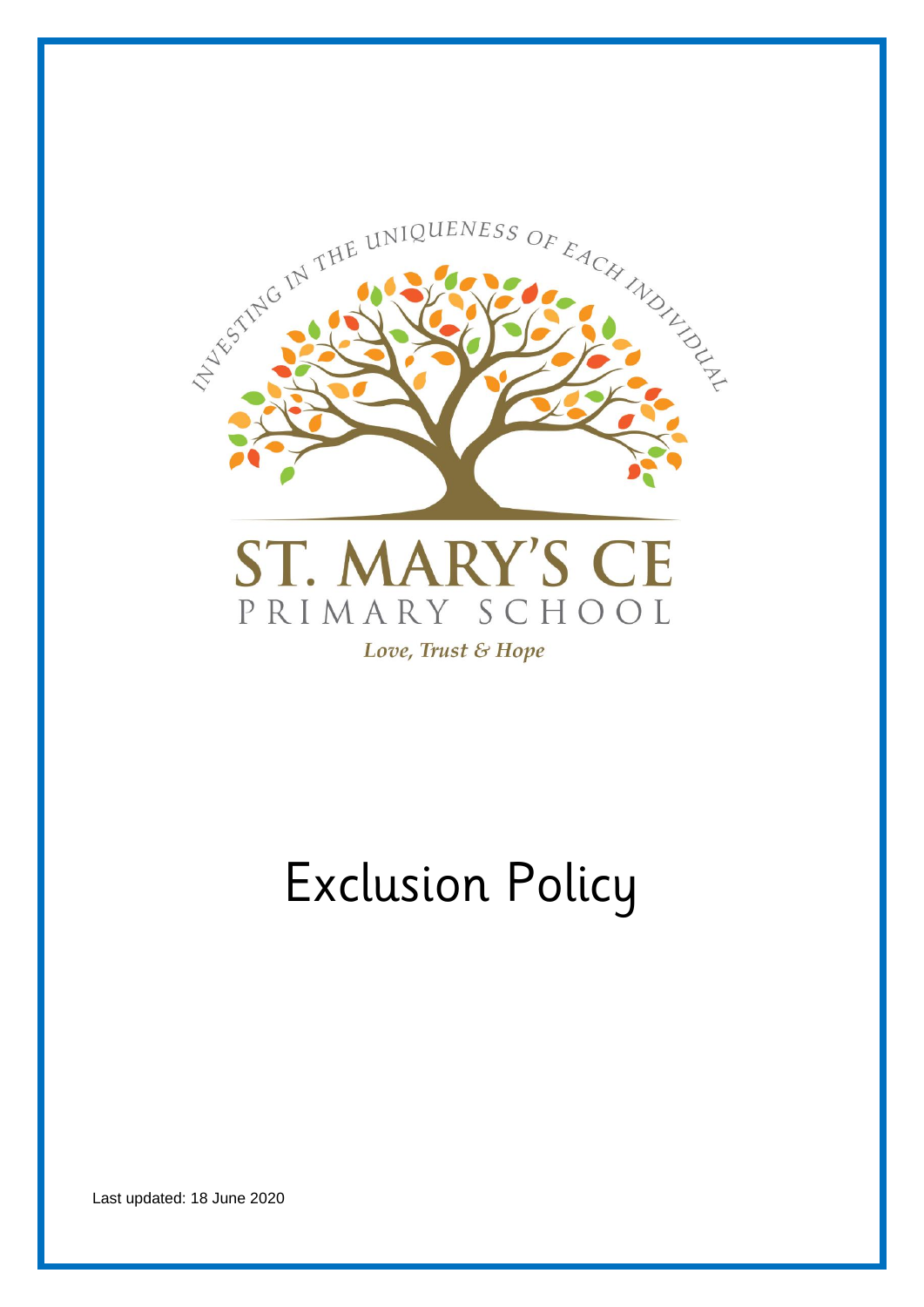# Contents

#### [Statement of intent](#page-2-0)

- 1. [Legal framework](#page-3-0)
- 2. [Roles and responsibilities](#page-3-1)
- 3. [Grounds for exclusion](#page-6-0)
- 4. [The headteacher's power to exclude](#page-6-1)
- 5. [Factors to consider when excluding a pupil](#page-7-0)
- 6. [Duty to inform parents](#page-8-0)
- 7. [Duty to inform the Academy Council](#page-9-0) and LA
- 8. [Arranging education for excluded pupils](#page-10-0)
- 9. [Considering exclusions](#page-10-1)
- 10. [Reaching a decision](#page-11-0)
- 11. [Notification of considered exclusions](#page-12-0)
- 12. [Removing permanently excluded pupils from the school register](#page-13-0)
- 13. [Independent review panel](#page-14-0)
- 14. [Appointing a SEND expert](#page-14-1)
- 15. [The role of a SEND expert](#page-15-0)
- 16. [Appointing a clerk](#page-16-0)
- 17. [The role of the clerk](#page-16-1)
- 18. [The duties of the independent review panel members in the conduct of an independent](#page-16-2)  [review panel](#page-16-2)
- 19. [Reconsidering reinstatement following a review](#page-17-0)
- 20. [Criminal investigations](#page-17-1)
- 21. [Training requirements](#page-18-0)
- 22. [Monitoring and review](#page-18-1)

#### Appendices

- a) [Reviewing the Headteacher's Exclusion Decision](#page-19-0)
- b) [New] [Changes to the exclusion process during the coronavirus \(COVID-19\) pandemic](#page-19-1)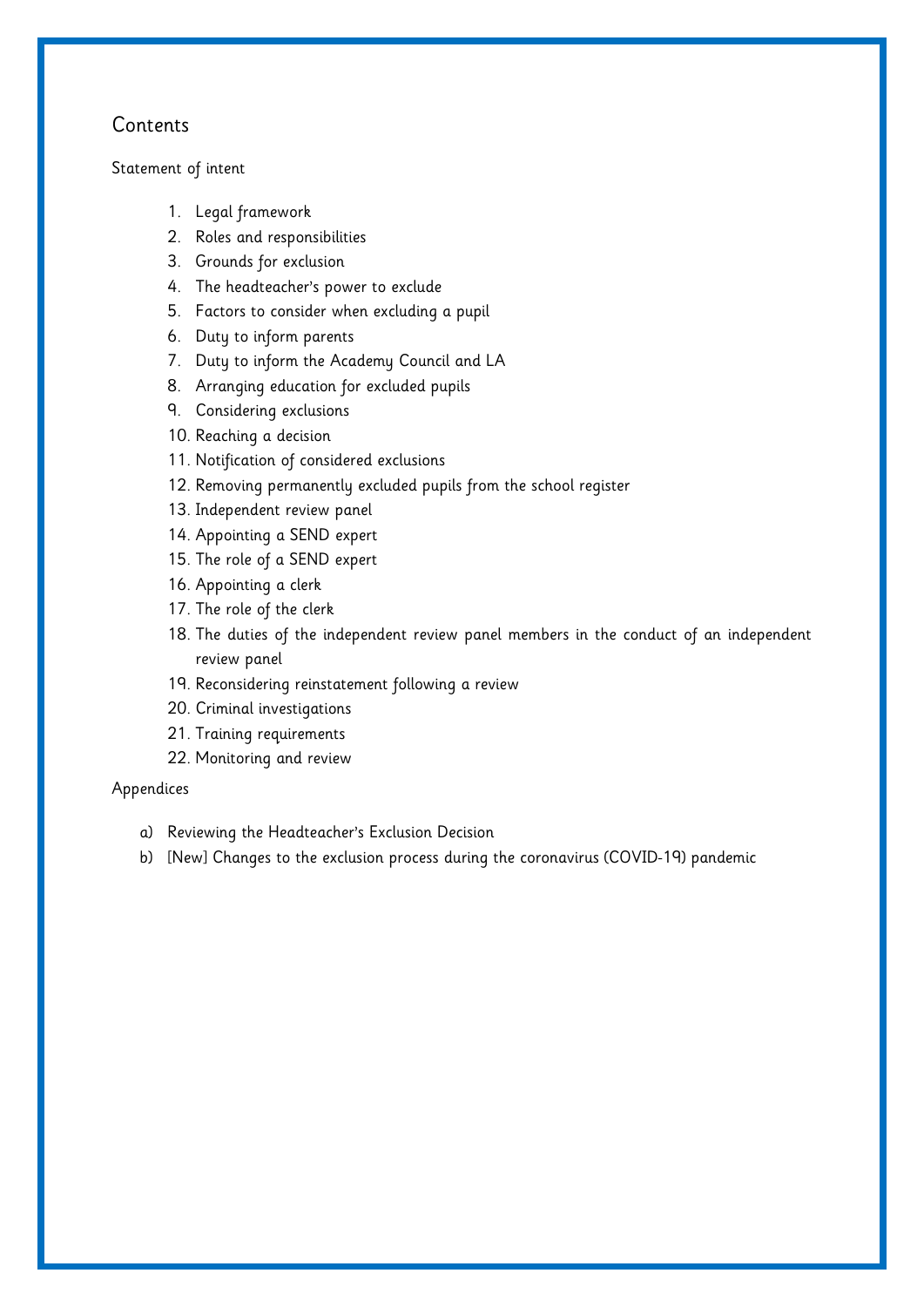# <span id="page-2-0"></span>Statement of intent

At St Mary's CE Primary School, we understand that good behaviour and discipline is essential for promoting a high-quality education.

Amongst other disciplinary sanctions, the school recognises that exclusion of pupils may be necessary where there has been a serious breach, or consistent breaches, of the school's Behavioural Policy. Excluding a pupil may also be required in instances where allowing the pupil to remain in school would be damaging to the education and welfare of themselves or others; in all cases, excluding pupils should only be used as a means of last resort.

The school has created this policy to clearly define the legal responsibilities of the headteacher, Academy Council and LA when responding to pupil exclusions, to ensure that they are dealt with both fairly and lawfully, and in line with DfE statutory guidance.

This policy also aims to secure a pupil's right to an education despite having been excluded, by ensuring that appropriate arrangements are in place.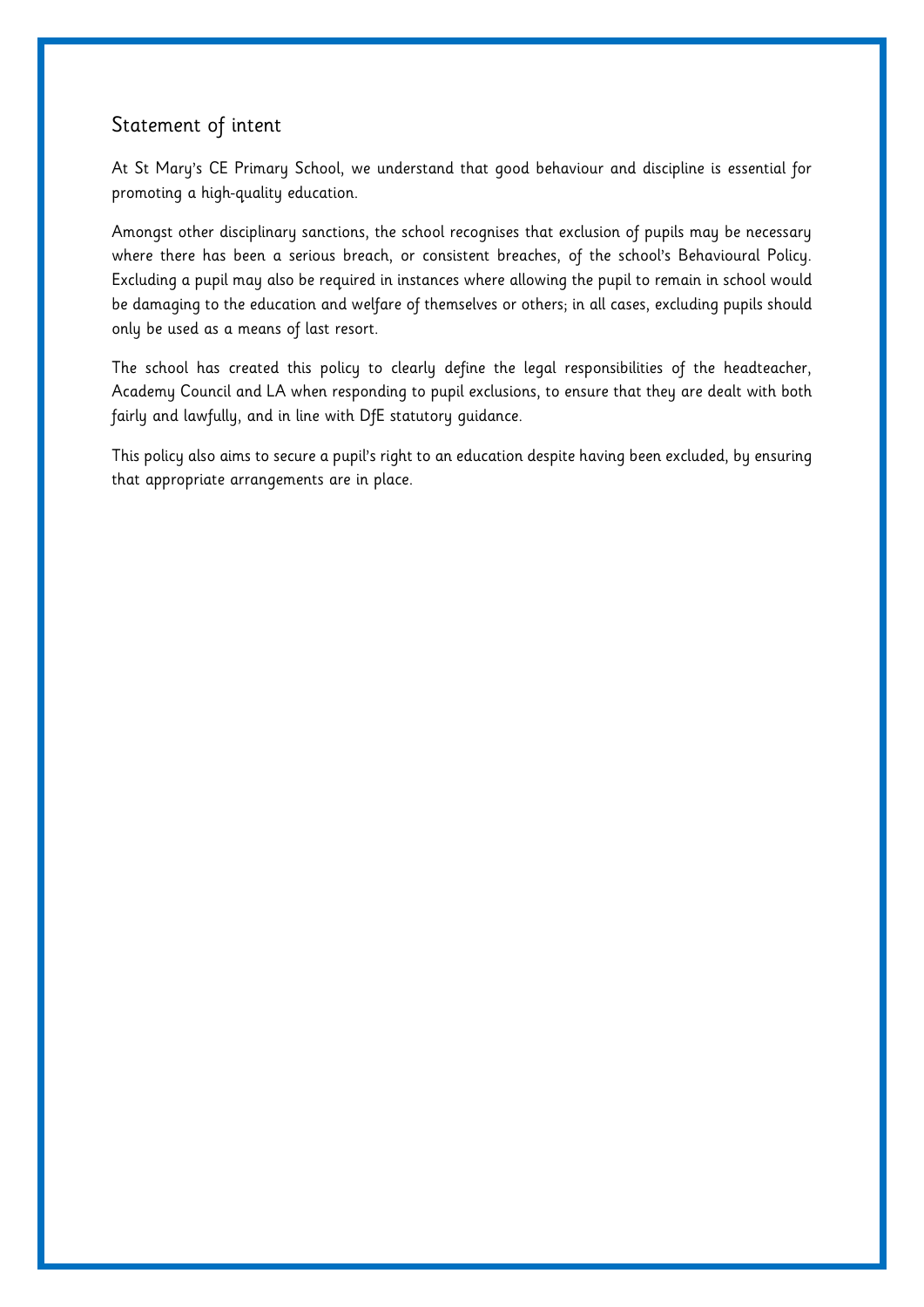# <span id="page-3-0"></span>**1.** Legal framework

- 1.1. This policy has due regard to the related statutory legislation including, but not limited to, the following:
	- The Education Act 2002
	- The School Discipline (Pupil Exclusions and Reviews) (England) Regulations 2012
	- The Education and Inspections Act 2006
	- The Education Act 1996
	- The Education (Provision of Full-Time Education for Excluded Pupils) (England) Regulations 2007
	- The European Convention on Human Rights (ECHR)
	- The Equality Act 2010
- 1.2. This policy also has due regard to statutory and non-statutory guidance, including, but not limited to, the following:
	- DfE (2017) 'Exclusion from maintained schools, academies and pupil referral units in England'
	- DfE (2016) 'Behaviour and discipline in schools'
	- DfE (2015) 'Special educational needs and disability code of practice: 0 to 25 years'
	- DfE (2018) 'Mental health and behaviour in schools'
- 1.3. This policy will be implemented in conjunction with the following school policies and procedures:
	- Behavioural Policy
	- Anti-Bullying Policy
	- Pupil Code of Conduct
	- Special Educational Needs and Disability (SEND) Policy
	- Social, Emotional and Mental Health (SEMH) Policy
	- Child Protection and Safeguarding Policy

## <span id="page-3-1"></span>**2.** Roles and responsibilities

- 2.1. The LA is responsible for:
	- Having due regard to the relevant statutory guidance when carrying out its duties in relation to the education of LAC.
	- Arranging suitable full-time education for any pupil of compulsory school age excluded permanently, in coordination with the school.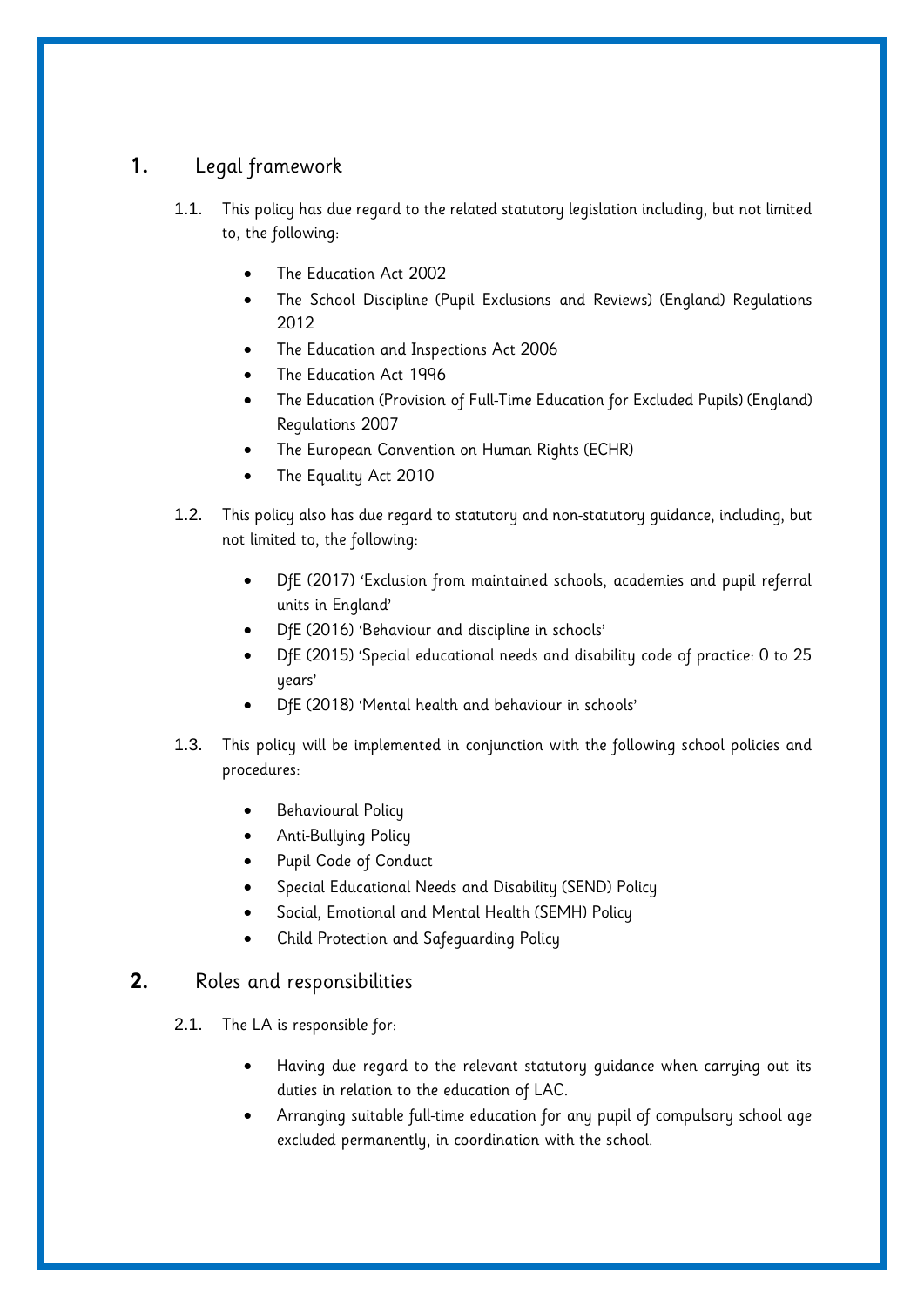- Reviewing and reassessing pupils' needs in consultation with their parents where they have an EHC plan and are excluded permanently, with a view to identifying a new placement.
- Arranging for an independent review panel hearing to review the decision of the Academy Council not to reinstate a permanently excluded pupil where required.
- Arranging the hearing without delay at a time, date and venue convenient for all parties.
- Ensuring the independent review panel consists of three or five members as appropriate, which represent the required categories.
- Appointing a clerk to provide advice to the panel and parties to the review on procedure, law and statutory guidance on exclusions.
- Ensuring all panel members and the clerk have received training within the two years prior to the date of the review.
- If requested by parents, appointing a SEND expert to attend the panel and covering the associated costs of this appointment.
- 2.2. The Academy Council is responsible for:
	- Providing information to the Secretary of State and LA about any exclusions within the last 12 months.
	- Arranging suitable full-time education for any pupil of compulsory school age excluded on a fixed-term basis.
	- Considering parents' representations about exclusions within 15 school days of receiving notice if the appropriate requirements are met.
	- Where an exclusion would result in a pupil missing a public examination or test, considering the exclusion before this date.
	- Considering whether it would be appropriate for a pupil to be permitted onto the school premises to sit the public examination or test.
	- Arranging the representation meeting at a time and date convenient to all parties, but in compliance with the statutory time limits.
	- Adhering to its responsibilities to consider the reinstatement of pupils.
	- Considering the interests and circumstances of the excluded pupil, including the circumstances in which they were excluded, and have due regard to the interests of others at the school.
	- Using the civil standard of proof (based on the 'balance of probabilities', it is more than likely that the fact is true) when establishing the facts relating to an exclusion.
	- Ensuring clear minutes are taken of the representation meeting.
	- Noting the outcome of the representation meeting on the pupil's education record, along with copies of relevant papers for future reference.
	- Notifying the pupil's parents, the headteacher and LA of its decision and the reasons for it, without delay.
	- Where appropriate, informing parents of where to apply for an independent review panel.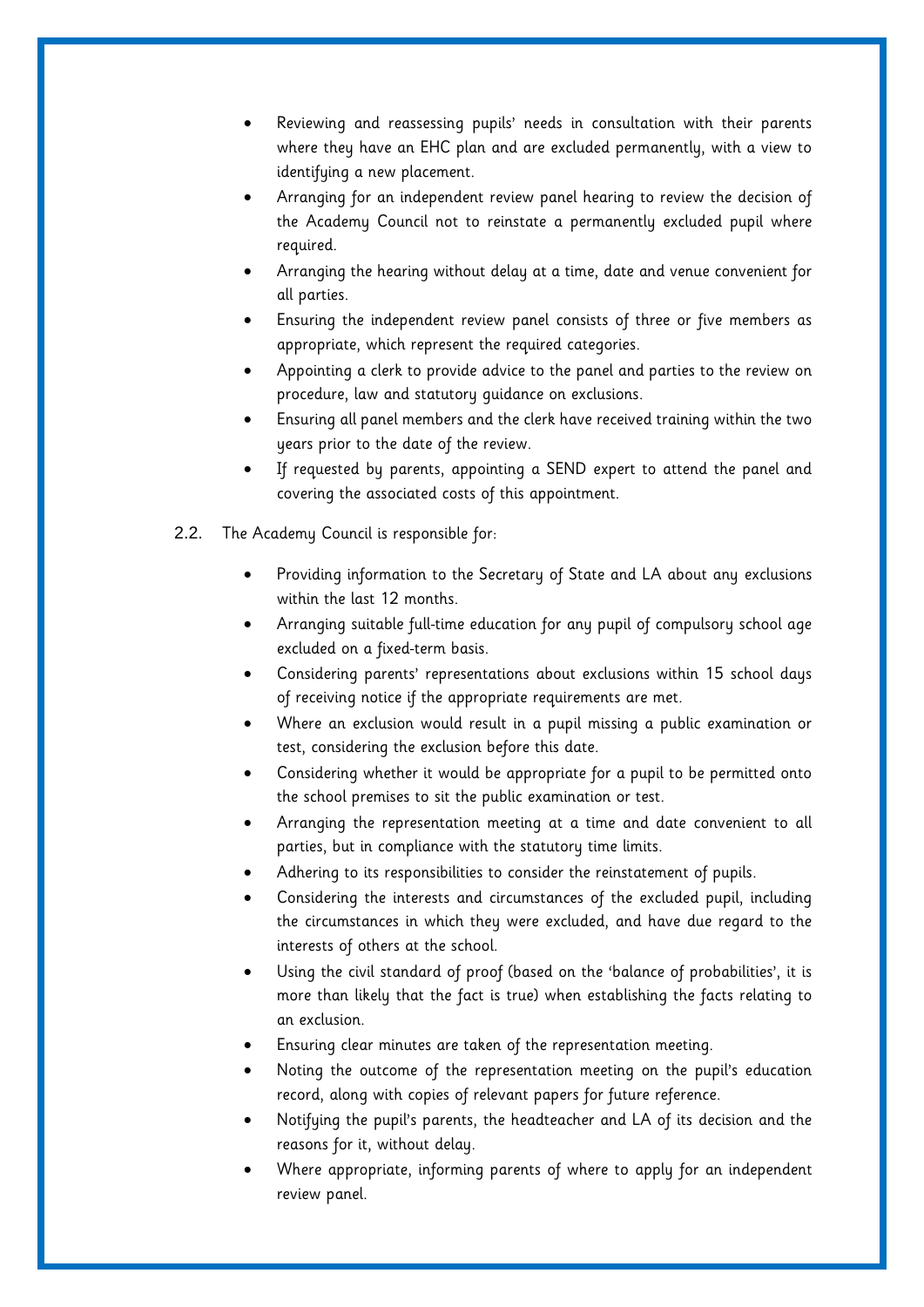- Informing parents of relevant sources of information.
- Ensuring a pupil's name is removed from the school admissions register, where appropriate.
- Reconvening within 10 school days to reconsider reinstatement of a pupil where directed to do so by the exclusions review panel.
- 2.3. The headteacher is responsible for:
	- Implementing good levels of discipline to ensure all pupils can benefit from the opportunities provided by education and to minimise potential exclusions.
	- Applying the civil standard of proof when establishing the facts in relation to an exclusion.
	- Complying with their statutory duties in relation to pupils with SEND when administering the exclusion process, as outlined in the Special Educational Needs and Disability (SEND) Policy.
	- Considering any contributing factors that are identified after an incident of poor behaviour has occurred, e.g. if a pupil has suffered bereavement, bullying or has a mental health issue.
	- Considering the use of a multi-agency assessment for a pupil who demonstrates persistent disruptive behaviour.
	- Reviewing the effectiveness of exclusions as a sanction, e.g. if a pupil has received multiple exclusions or is approaching the legal limit for exclusions in an academic year.
	- Considering what extra support may be needed to identify and address the needs of individual pupils, particularly those with SEND, eligible for FSM, LAC and those from certain ethnic groups.
	- Engaging effectively with parents in supporting the behaviour of pupils with additional needs.
	- Determining whether a pupil will be excluded on disciplinary grounds.
	- Withdrawing any exclusions that have not been reviewed by the Academy Council, where appropriate.
	- Ensuring any decision to exclude is lawful, rational, reasonable, fair and proportionate.
	- Complying with the requirements of the Equality Act 2010 when deciding whether to exclude a pupil.
	- Ensuring they have considered their legal duty of care when sending a pupil home following an exclusion.
	- Making the decision to exclude based on the evidence available at the time, regardless of any police investigation and/or criminal proceedings.
	- Notifying a pupil's parents without delay where the decision is taken to exclude the pupil, including the days on which the parents must ensure the pupil is not present in a public place at any time during school hours, as well as any other necessary information statutorily required.
	- Ensuring that all information provided to parents is clear and easily understood.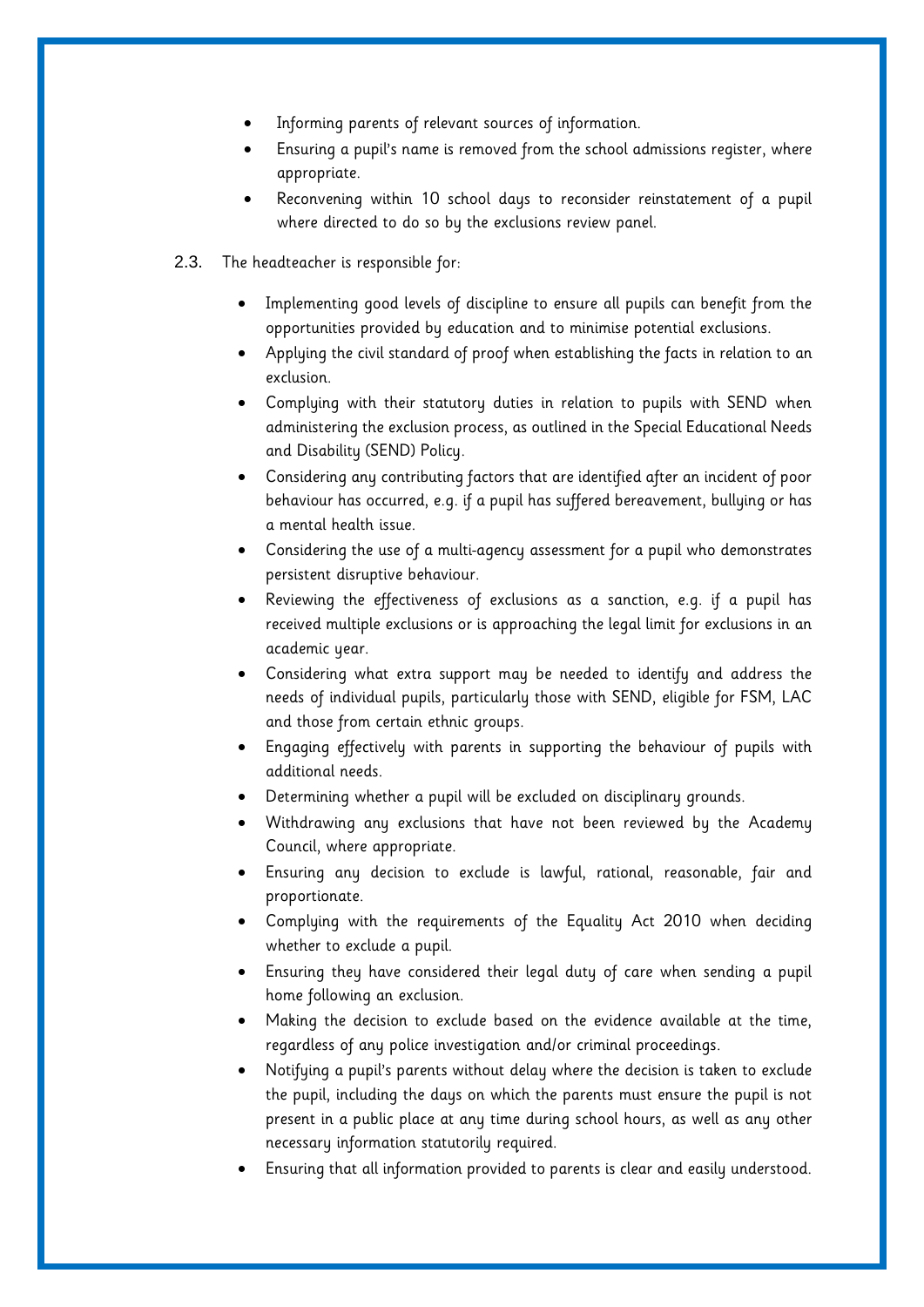- Notifying the Academy Council and LA of their decision to exclude a pupil where appropriate, as well as the pupil's home authority if required.
- Notifying the Academy Council once per term of any exclusions not already notified.
- Organising suitable work for excluded pupils where alternative provision cannot be arranged.

# <span id="page-6-0"></span>**3.** Grounds for exclusion

- 3.1. The school will only exclude a pupil where it is absolutely necessary, and where all other possible disciplinary sanctions, as detailed in the school's Behavioural Policy, have failed to be successful.
- 3.2. The following examples of behaviour may underline the school's decision to exclude a pupil:
	- Any incident which poses a risk to other pupils or members of staff, e.g. bringing a weapon onto the premises
	- Any incidents which breach the law
	- Persistent and severe bullying
	- Verbal and physical abuse
	- Constant disruption
	- A single, serious and major incident, e.g. serious assault on another individual leading to injury
- 3.3. Pupils can be excluded on a fixed-period basis, i.e. up to 45 school days within a year, or permanently. Similarly, pupils can be permanently excluded following a fixed-period exclusion, where further evidence is presented.
- 3.4. In all cases, the headteacher will decide which exclusion period a pupil will be subject to, depending on what the circumstances warrant.

#### <span id="page-6-1"></span>**4.** The headteacher's power to exclude

- 4.1. Only the headteacher has the power to exclude a pupil from the school, and is able to decide whether this is on a fixed-period or permanent basis. All exclusions will only be issued on disciplinary grounds.
- 4.2. The headteacher is able to exclude pupils from the premises where their behaviour is disruptive during lunchtime. All lunchtime exclusions will be counted as half of a school day.
- 4.3. The headteacher is able to consider a pupil's disruptive behaviour outside of the school premises as grounds for exclusion, in accordance with the school's Behavioural Policy.
- 4.4. Any decision made to exclude a pupil will be lawful, proportionate and fair, with respect to legislation relating directly to exclusions and the school's wider legal duties, including the ECHR.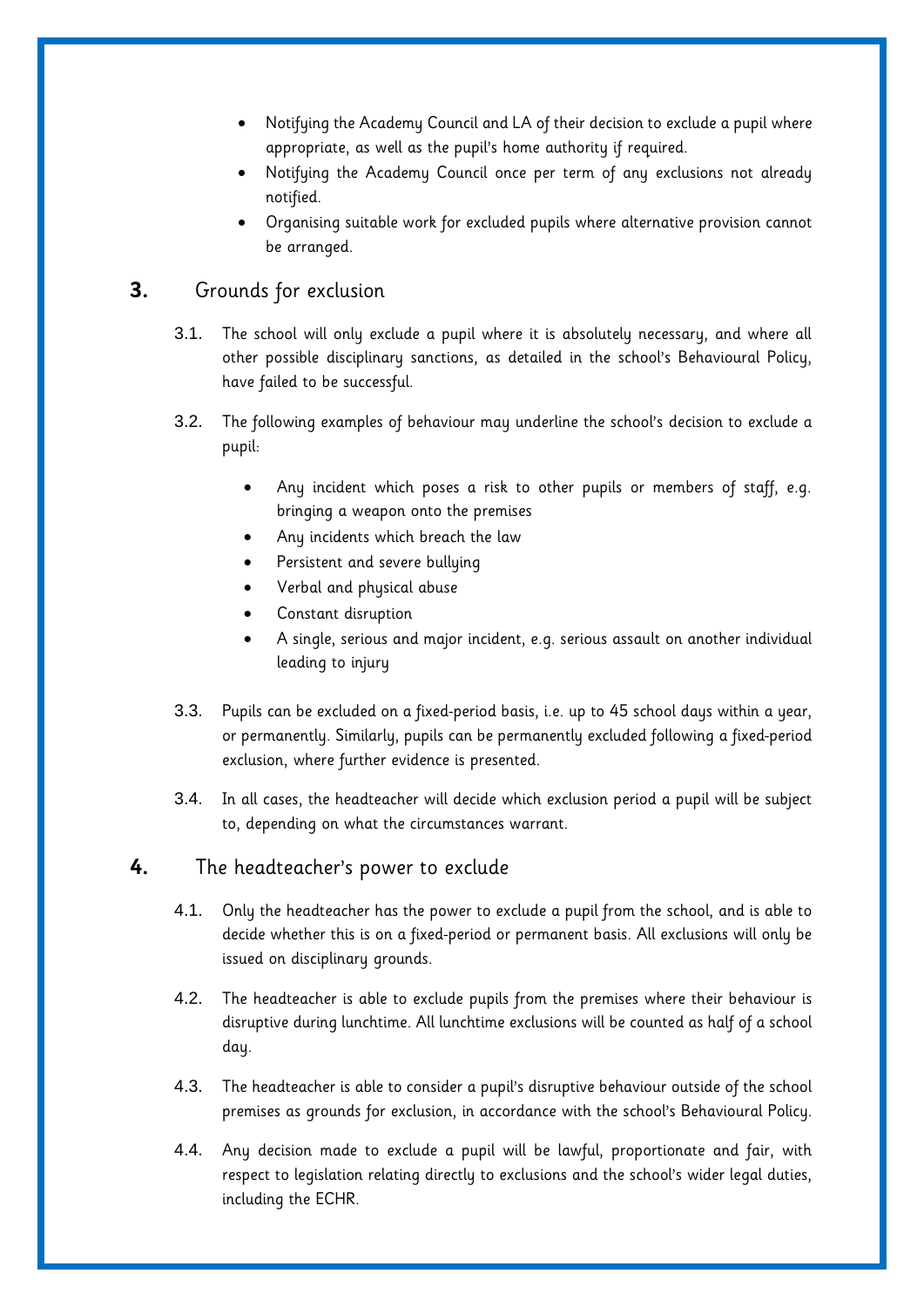- 4.5. All exclusions will be formally recorded.
- 4.6. When sending a pupil home following any exclusion, the headteacher will ensure that they exercise their duty of care at all times and will always inform the parents.
- 4.7. The headteacher will apply the civil standard of proof when responding to the facts relating to an exclusion, i.e. that 'on the balance of probabilities' it is more likely than not that the facts are true.
- 4.8. The headteacher may withdraw any exclusion that has not already been reviewed by the Academy Council.
- 4.9. At all times, the headteacher will take into account their legal duties under the Equality Act 2010 and the 'Special educational needs and disability code of practice: 0 to 25 years', ensuring that they do not discriminate on any grounds, e.g. race, sex, disability, and will not increase the severity of a pupil's exclusion on these grounds.
- 4.10. The headteacher will not issue any 'informal' or 'unofficial' exclusions, such as sending a pupil home to 'cool-off', regardless of whether or not the parents have agreed to this.
- 4.11. The headteacher will not use the threat of exclusion as a means of instructing parents to remove their child from the premises.

#### <span id="page-7-0"></span>**5.** Factors to consider when excluding a pupil

- 5.1. When considering the exclusion of a pupil, the headteacher will:
	- Allow the pupil the opportunity to present their case.
	- Take into account any contributing factors that are identified after a case of poor behaviour has occurred, e.g. if the pupil's wellbeing has been compromised, or they have been subjected to bullying.
	- Take into consideration whether the pupil has received multiple exclusions or is approaching the legal limit of 45 excluded days per school year, and whether exclusion is serving as an effective sanction.
	- Consider early intervention to address underlying causes of disruptive behaviour, including liaising with external agencies, to assess pupils who demonstrate consistently poor behaviour.
- 5.2. The headteacher will consider what extra support may be available for vulnerable pupil groups whose exclusion rates are higher, to reduce their risk of exclusion, including the following:
	- LAC
	- Pupils eligible for FSM
	- Pupils with SEND
	- Certain ethnic groups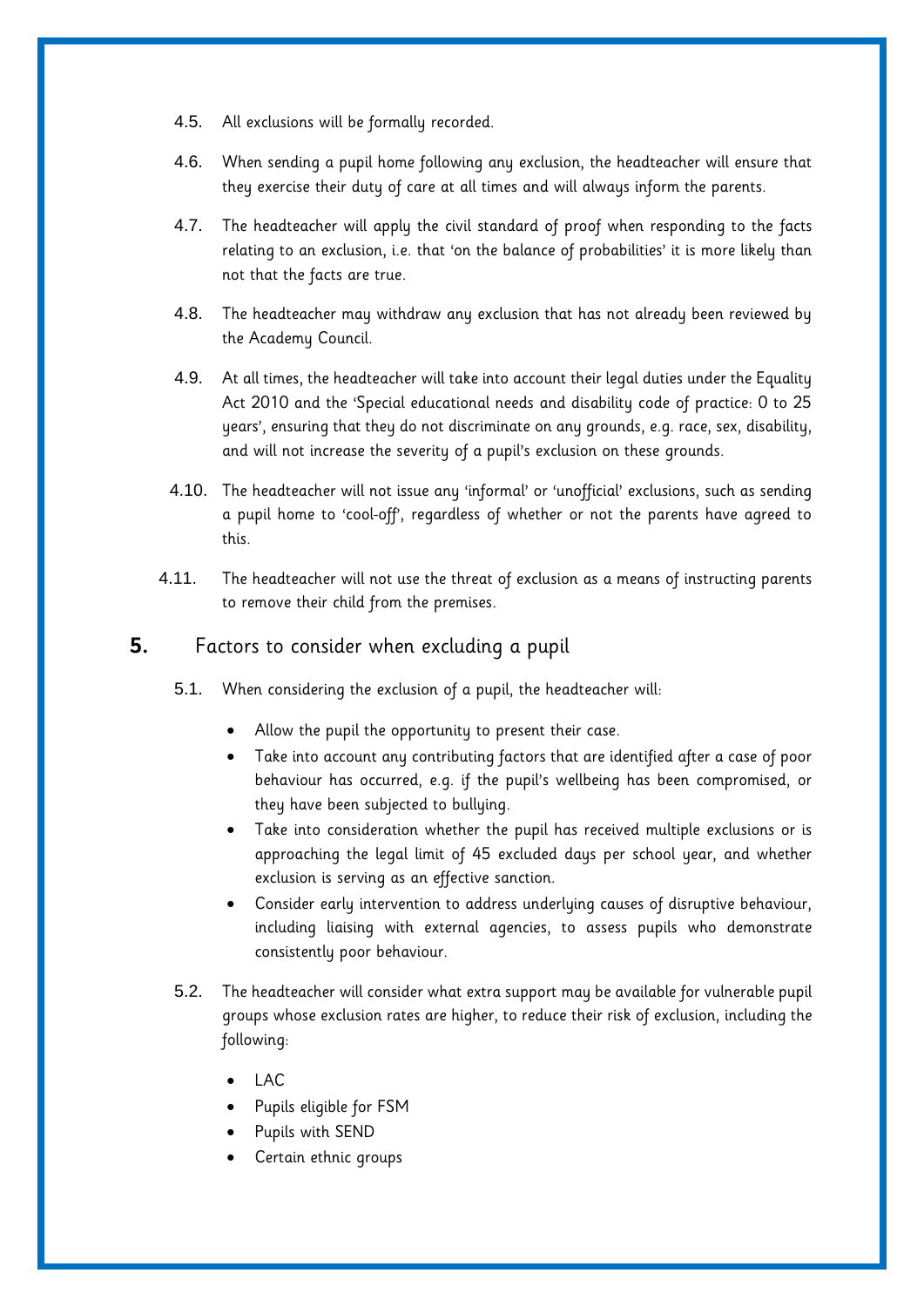- 5.3. The headteacher will consider avoiding permanently excluding LAC pupils, those with SEMH issues or pupils with an EHC plan.
- 5.4. Where any member of staff has concerns about vulnerable pupil groups and their behaviour, they will report this to the headteacher who will instigate a multi-agency assessment to determine whether the behavioural issues might be as a result of educational, mental health or other needs and vulnerabilities. The full assessment procedures are outlined in the school's Social, Emotional and Mental Health (SEMH) Policy.
- 5.5. Where SEND or SEMH issues are identified, an individual behaviour plan will be created using the graduated response outlined in the school's Behavioural Policy. If the pupil continues to endanger the physical or emotional wellbeing of other pupils or staff, despite exhausting the graduated response process, then exclusion may be considered.
- 5.6. In accordance with the Equality Act 2010, under no circumstances will a pupil with identified SEND or SEMH issues be excluded before the graduated response process has been completed.
- 5.7. Where a pupil with SEND or SEMH issues is permanently excluded because of a SEND or SEMH-related need that could not be met at the school, detailed records will be kept highlighting that these pupils are closely tracked and show that the school has a close relationship with the pupil's next destination.
- 5.8. The headteacher will work in conjunction with the parents of any pupil with additional needs, to establish the most effective support mechanisms.

## <span id="page-8-0"></span>**6.** Duty to inform parents

- 6.1. Following the headteacher's decision to exclude a pupil, they will immediately inform the parents, in person or by telephone, of the period of the exclusion and the reasons behind this.
- 6.2. The headteacher will inform the parents in writing (electronically if written permission has been received from the parents for notices to be sent this way) of the following:
	- The reason(s) for the exclusion
	- The length of the fixed-period exclusion or, for a permanent exclusion, the fact that it is permanent
	- Their right to raise any representations about the exclusion to the Academy Council, including how the pupil will be involved in this and how the representations will be made
	- Their right to attend a meeting where there is a legal requirement for the Academy Council to consider the exclusion, and the fact that they are able to bring an accompanying individual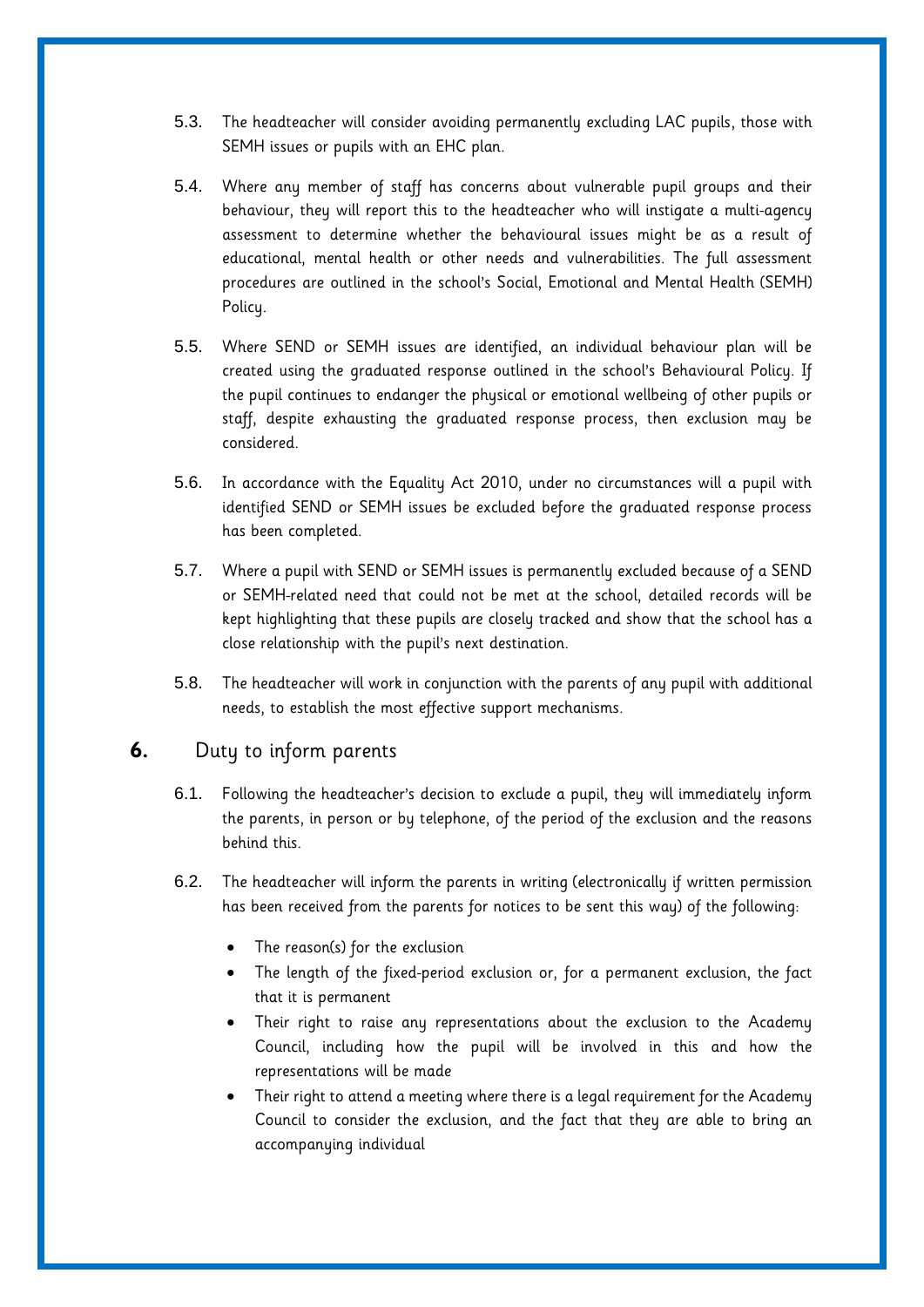- The arrangements that have been made for the pupil to continue their education prior to the organisation of any alternative provision, or the pupil's return to school
- Relevant sources of free, impartial information
- 6.3. Where the pupil is of compulsory school age, the headteacher will inform the parents by the end of the afternoon session that:
	- For the first five days of the exclusion (or until the start date of any alternative provision or the end of the exclusion where this is earlier), parents are legally required to ensure that their child is not present in a public place during school hours without justification, and that parents may receive a penalty fine if they fail to do so.
- 6.4. Where the headteacher has arranged alternative provision, they will also inform the parents of the following:
	- The start and end date for any provision of full-time education
	- The address at which the provision will take place
	- Any information necessary for the pupil to identify the person they should report to on the starting date
- 6.5. Where the headteacher is unable to provide information on alternative provision by the end of the afternoon session, they will provide the information in a subsequent written notice without further delay, and within 48 hours of the pupil beginning the provision.
- 6.6. If the alternative provision is due to begin before the sixth day of the exclusion, the headteacher is able to give less than 48 hours of notice, with parental consent.
- 6.7. If the headteacher has decided to exclude the pupil for a further fixed period following their original exclusion, or to permanently exclude them, they will notify the parents without delay and issue a new exclusion notice to parents.

## <span id="page-9-0"></span>**7.** Duty to inform the Academy Council and LA

- 7.1. The headteacher will inform the Academy Council and LA, without delay, of the following:
	- Any permanent exclusions (including where a fixed-period exclusion is followed by a decision to permanently exclude the pupil)
	- Any exclusions which would result in the pupil being excluded for more than five school days in a term (or more than 10 lunchtimes)
	- Any exclusions which would result in the pupil being absent from an examination or national curriculum test
- 7.2. For any exclusions, other than those above, the headteacher will notify the Academy Council and LA once per term.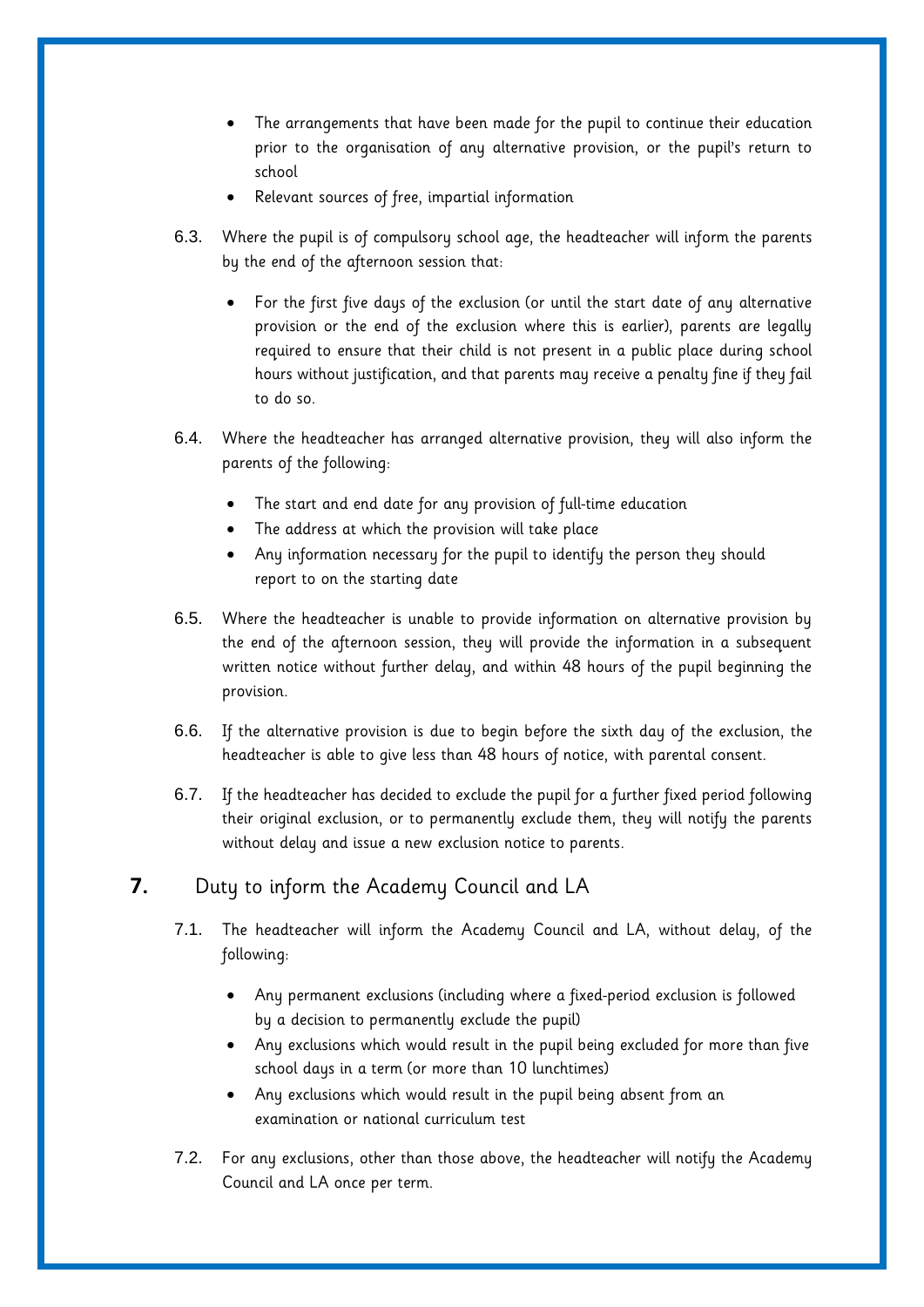- 7.3. All notifications to the Academy Council and LA will include the reasons for exclusion and the duration of any fixed-period exclusion.
- 7.4. If the pupil who is excluded lives outside the LA in which the school is located, the headteacher will notify the pupil's 'home authority'.

# <span id="page-10-0"></span>**8.** Arranging education for excluded pupils

- 8.1. For any fixed-period exclusions of more than five school days, the Academy Council will arrange suitable full-time education for the pupil, which will begin no later than the sixth day of exclusion.
- 8.2. Where a pupil receives consecutive fixed-period exclusions, these will be regarded as cumulative, and full-time education will still have to be provided from the sixth day of exclusion.
- 8.3. For permanent exclusions, full-time education will also be provided for the pupil from the sixth day of exclusion.
- 8.4. The Academy Council will not arrange full-time education for any pupil who is currently in their final year of compulsory education, and who does not have any further public examinations to sit.
- 8.5. The Academy Council is aware that it is beneficial to excluded pupils to begin their alternative education arrangements before the sixth day of exclusion. The Academy Council will always attempt to arrange alternative provision before the sixth day of exclusion.
- 8.6. Where it is not possible to arrange alternative provision during the first five days of exclusion, the school will ensure that they take reasonable steps to set and mark work for the excluded pupil.
- 8.7. If a pupil with SEND has been excluded, the Academy Council will ensure that:
	- Any alternative provision is arranged in consultation with the pupil's parents, who are able to request preferences.
	- When identifying alternative provision, any EHC plan is reviewed/the pupil's needs are reassessed, also in consultation with the pupil's parents.

# <span id="page-10-1"></span>**9.** Considering exclusions

- 9.1. The Academy Council will consider any representations made by parents in regard to exclusions.
- 9.2. Parents and, where requested, a friend or representative, the headteacher and a member of the LA will be invited to attend any consideration of exclusions and will be able to make representations.
- 9.3. Any meeting to consider reinstatement of a pupil will be arranged at a date and time convenient for all parties, and in compliance with any statutory time limits.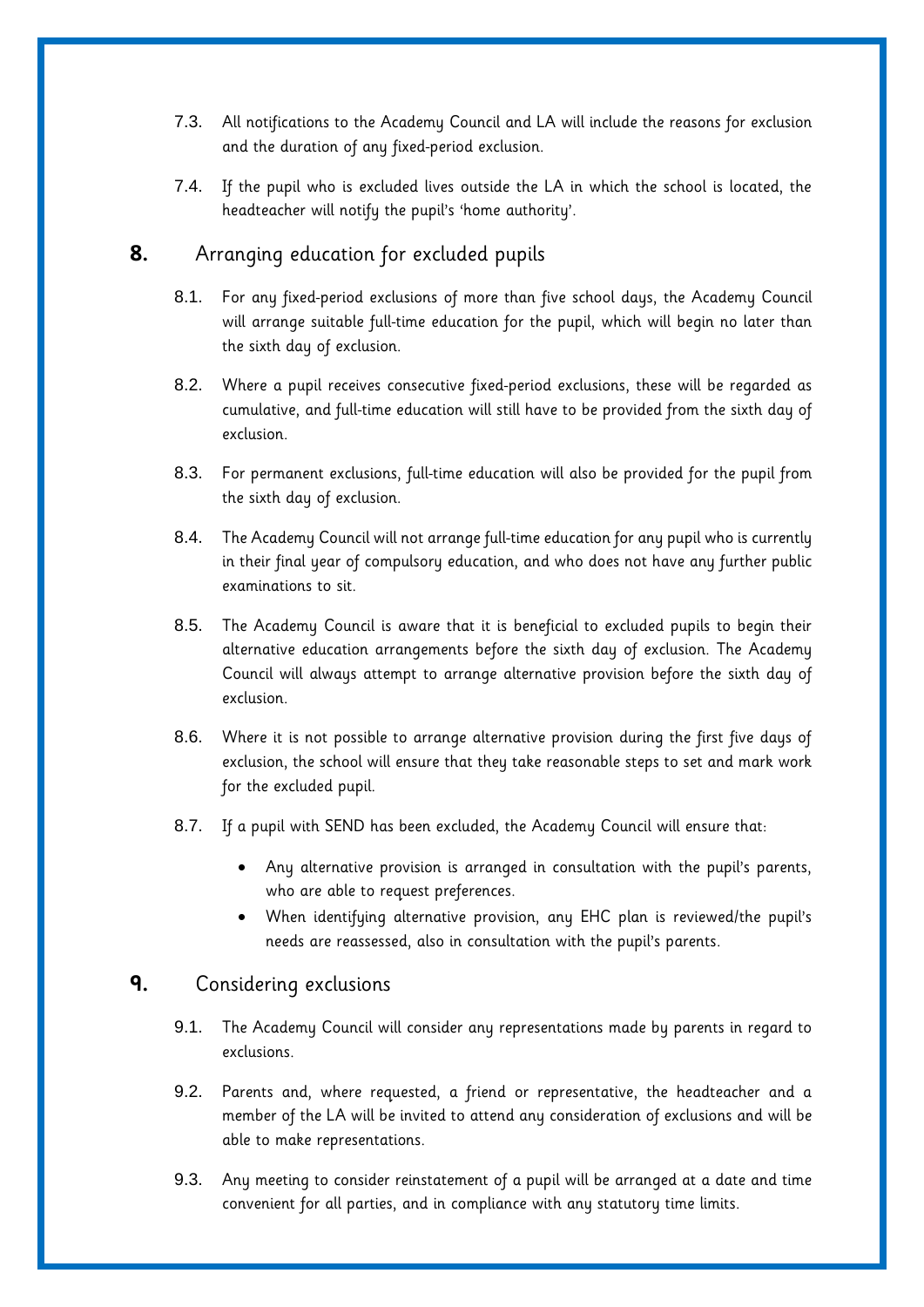- 9.4. The Academy Council will consider the reinstatement of an excluded pupil, where:
	- The exclusion is permanent.
	- The exclusion is fixed-period, and would bring the pupil's total number of excluded school days to more than 15 in any given term.
	- The exclusion would result in the pupil missing a public examination.
- 9.5. In the case of a fixed-period exclusion where the pupil's total number of excluded days is more than five but less than 15 school days within a term, if requested by the parents, the Academy Council will consider exclusions within 50 school days of receiving notification.
- 9.6. In the case of a fixed period exclusion, where the pupil's total number of excluded school days does not amount to more than five, in the absence of any such representations, the Academy Council is not required to meet and cannot direct the reinstatement of the pupil.
- 9.7. Where exclusion would result in a pupil missing a public examination, the Academy Council will consider the exclusion before the test to decide whether the pupil should be reinstated in time to take the examination.

If it is not practicable for a sufficient number of governors to consider the decision before the examination, a smaller sub-committee will consider the exclusion and decide whether or not to reinstate the pupil.

- 9.8. In light of the above, the Academy Council will also consider whether it would be appropriate to allow the excluded pupil to enter the premises to take the examination.
- 9.9. When considering the reinstatement of an excluded pupil, the Academy Council will:
	- Only discuss the exclusion with the parties present at the meeting.
	- Ask for any written evidence prior to the meeting.
	- Circulate any written evidence and information to all parties, at least five school days in advance of the meeting.
	- Allow pupils and parents to be accompanied by a person of their choice at the meeting.
	- Consider what reasonable adjustments need to be made to support the attendance and contribution of parties at the meeting.
	- Identify the steps needed to enable and encourage the excluded pupil to attend the meeting and speak on their behalf, or how they may contribute personal views by other means if attendance is not possible.
	- Consider the interests and circumstances of the excluded pupil, including the grounds for exclusion.

# <span id="page-11-0"></span>**10.** Reaching a decision

10.1. After considering exclusions, the Academy Council will either: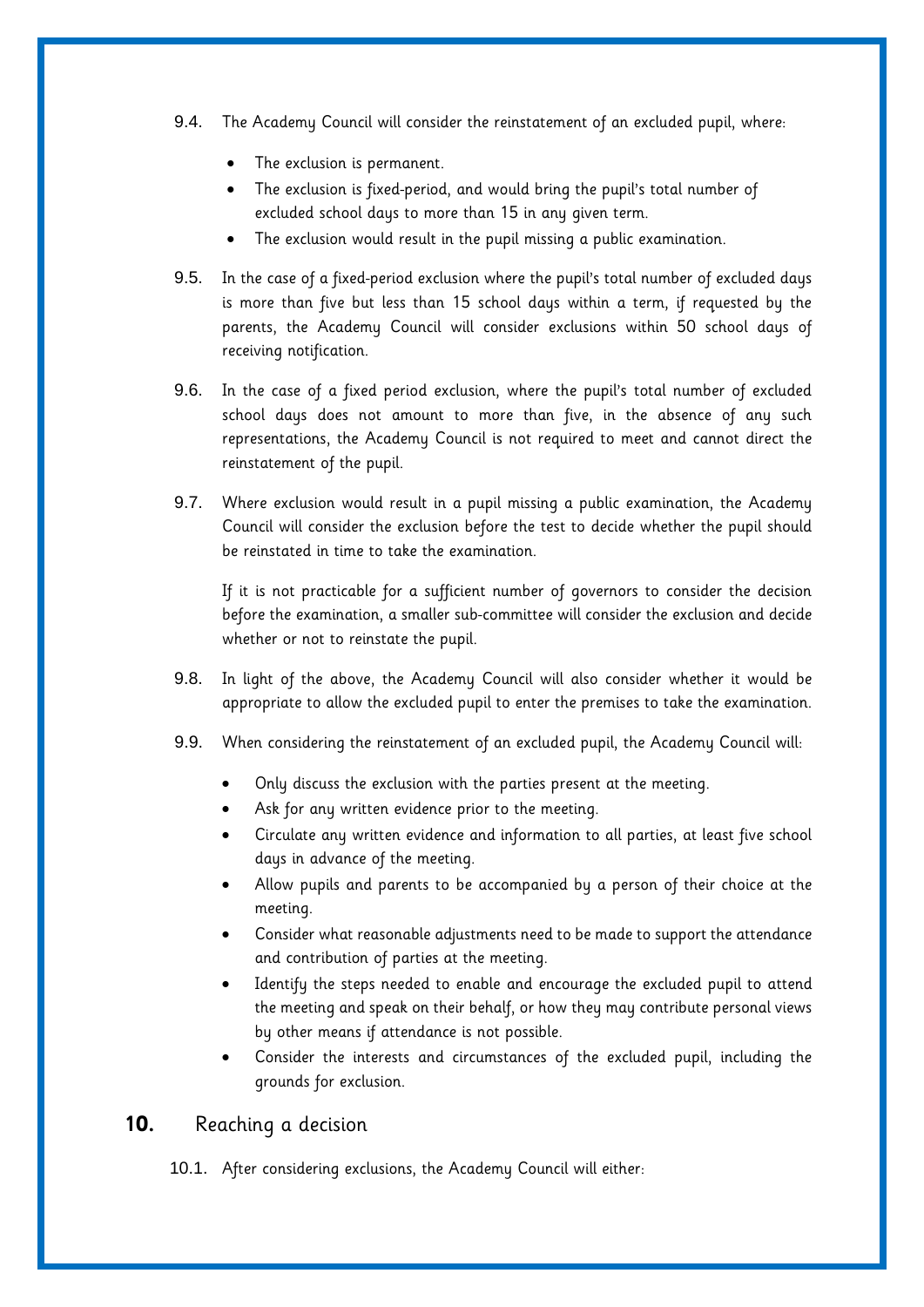- Decline to reinstate the pupil.
- Direct the reinstatement of the pupil immediately, or on a specified date.
- 10.2. If reinstatement would make no practical difference, e.g. if the pupil has already returned to school following a fixed-period exclusion or the parents make clear they do not want their child reinstated, the Academy Council will still consider whether the pupil should be officially reinstated, and whether the headteacher's decision to exclude the pupil was fair, lawful and proportionate, based on the evidence presented.
- 10.3. The Academy Council will apply the civil standard of proof when responding to the facts relating to an exclusion, it is more likely than not that the facts are true.
- 10.4. To reach a decision, the Academy Council will:
	- Identify the steps they intend to take to ensure that all parties involved will have the opportunity to participate and present their views.
	- Ensure that minutes are taken of the meeting as a record of the evidence that was considered.
	- Ask all parties to withdraw from the meeting before concluding their decision.
	- Consider whether the exclusion of the pupil was lawful, proportionate and fair, taking into account the headteacher's legal duties and any evidence that was presented to the Academy Council in relation to the decision to exclude.
	- Record the outcome of the decision on the pupil's educational records, along with copies, which will be kept for at least six months.
	- Make a note of their findings, where they have considered an exclusion but cannot reinstate the pupil.

#### <span id="page-12-0"></span>**11.** Notification of considered exclusions

- 11.1. The Academy Council will notify the parents of the excluded pupil, the headteacher and the LA of their decision following the consideration of an exclusion, in writing and without delay.
- 11.2. In the case of a permanent exclusion, where the Academy Council decides not to reinstate the pupil, they will notify the parents:
	- That it is permanent, and their right for it to be reviewed by an independent review panel.
	- Of the date by which an application for review must be made.
	- Of the name and address of whom the review application should be submitted to.
	- That any application should set out the grounds on which it is being made and that, where appropriate, this should include reference to how a pupil's SEND is considered relevant to the exclusion.
	- That, regardless of whether a pupil has been identified as having SEND, the parents have a right to require the Academy Council to ensure a SEND expert attends the review.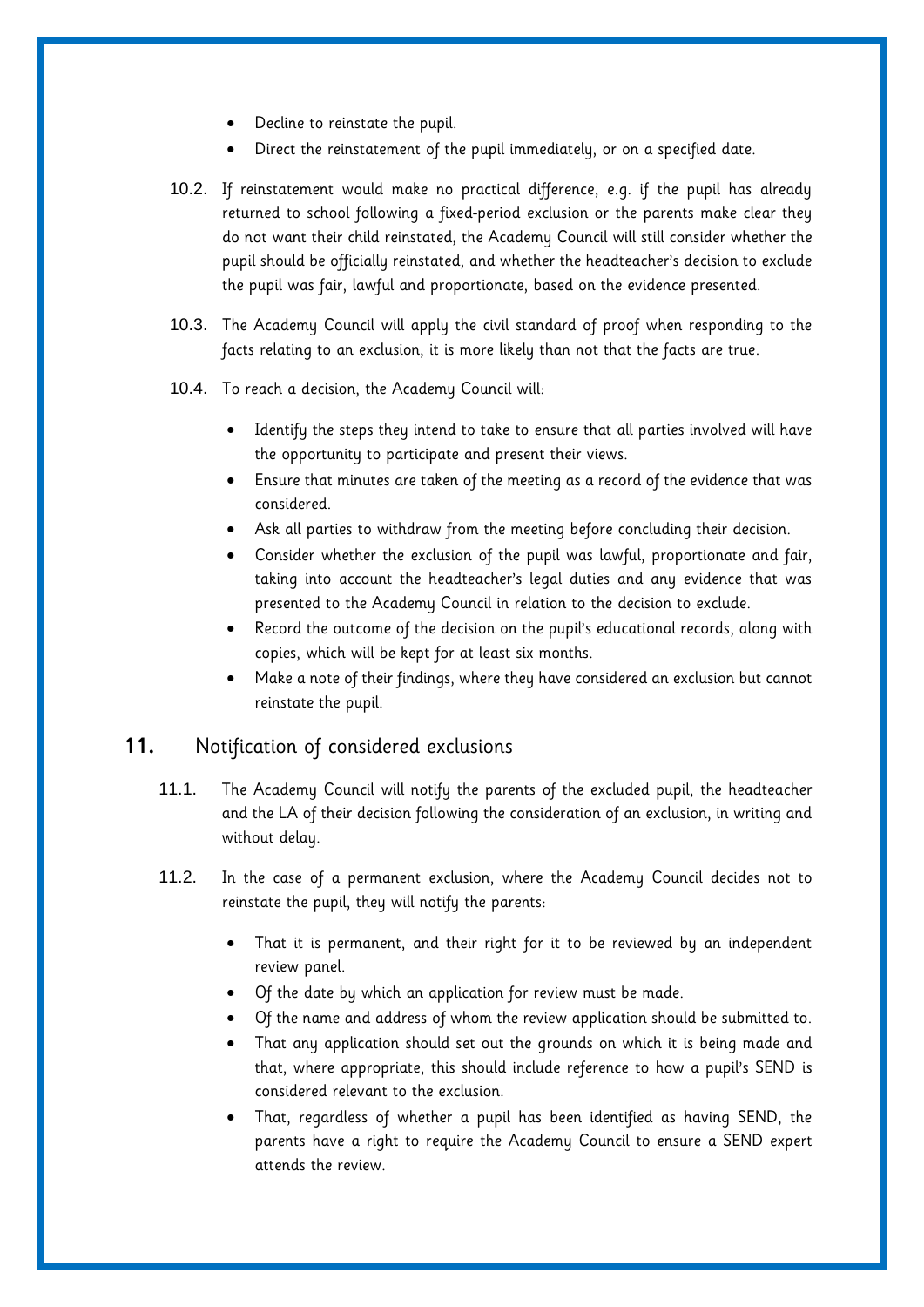- Of the role of the SEND expert that will attend the review, and that the parents will not be charged for this.
- That they are required to make it clear if they wish for a SEND expert to attend the review.
- That they may appoint someone at their own expense to make representations to the panel.
- 11.3. The Academy Council will also notify parents that, if they believe an exclusion has been issued as a result of discrimination, then they are required to make a claim under the Equality Act 2010 to the First-tier Tribunal (SEND), and that this should be within six months of when the discrimination allegedly took place.
- 11.4. After any conclusion, the Academy Council will notify the parents, and all other parties involved, of the decision that was made and the reasoning for this, in sufficient detail.

# <span id="page-13-0"></span>**12.** Removing permanently excluded pupils from the school register

- 12.1. The headteacher will remove pupils from the school register if:
	- 15 school days have passed since the parents were notified of the Academy Council's decision not to reinstate the pupil and no application for an independent panel review has been received.
	- The parents have stated in writing that they will not be applying for an independent panel review following a permanent exclusion.
- 12.2. If an application for an independent panel review has been made within 15 school days, the headteacher will wait until the review has been determined, or abandoned, and until the Academy Council has completed any reconsideration that the panel recommended or directed it to carry out, before removing the pupil from the school register.
- 12.3. If a pupil's name is to be removed from the register, the headteacher will make a return to the LA, which will include:
	- All the particulars which were entered in the register.
	- The address of any parent with whom the pupil normally resides.
	- The grounds upon which the pupil's name is to be removed from the register.
	- 12.4. Any return to the LA will be made as soon as the grounds for removal are met and no later than the date in which the pupil's name was removed.
	- 12.5. If a pupil's name has been removed from the register and a discrimination claim is made, the pupil may be reinstated following a decision made by the First-tier Tribunal (SEND) or County Court.
	- 12.6. Whilst a pupil's name remains on the admissions register, the appropriate code will be used to mark the pupil's attendance:
		- Code B: Education off-site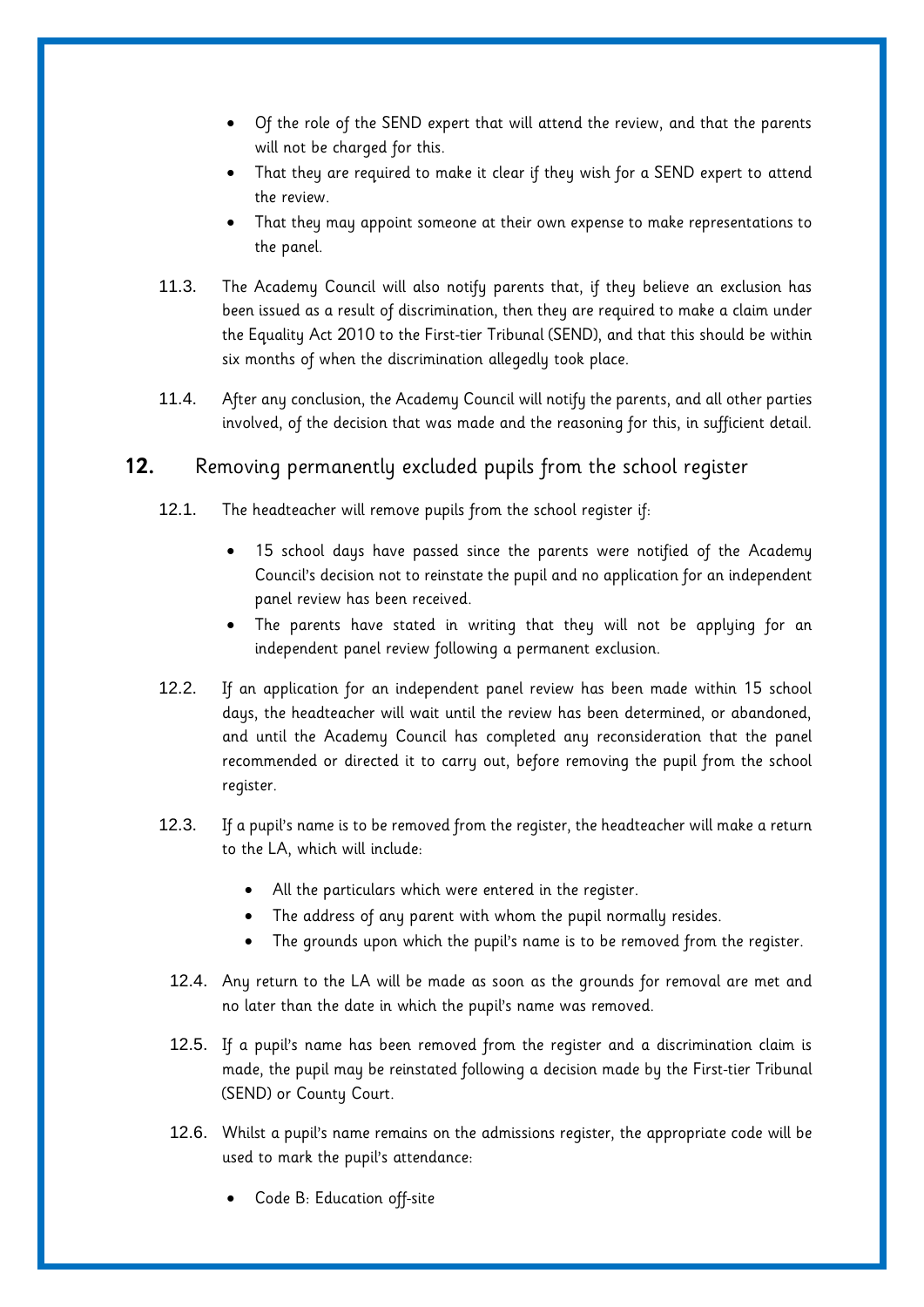- Code D: Dual registration
- Code E: Absent and not attending alternative provision

#### <span id="page-14-0"></span>**13.** Independent review panel

- 13.1. The LA will review the Academy Council's decision not to reinstate a permanently excluded pupil, if the parents submit their application for this within the required time frame.
- 13.2. The LA will constitute an independent review panel of three or five members that represent the following categories:
	- A lay member to chair the panel. This individual will not have worked in any school in a paid capacity.
	- A current or former school governor who has served for at least 12 consecutive months in the last five years.
	- A headteacher or individual who has been a headteacher within the last five years.
- 13.3. Parents are required to submit their applications within:
	- 15 school days of the Academy Council's notification of their decision.
	- 15 school days of the final determination of a discriminatory claim made under the Equality Act 2010.
- 13.4. Any application made outside of this timeframe will not be reviewed.
- 13.5. Parents are able to request an independent panel review even if they did not make a case to, or attend, the Academy Council's initial consideration of the exclusion.
- 13.6. The LA will adhere to all statutory guidelines when conducting an independent panel review, as outlined in the DfE's statutory guidance document 'Exclusion from maintained schools, academies and pupil referral units in England' 2017.

## <span id="page-14-1"></span>**14.** Appointing a SEND expert

- 14.1. If requested by parents in their application for an independent review panel, the LA will appoint a SEND expert to attend the panel and cover the associated costs of this appointment.
- 14.2. The LA will make arrangements to indemnify the SEND expert against any legal costs and expenses reasonably incurred as a result of any decisions or actions connected to the review and which are taken in good faith.
- 14.3. Parents have a right to request the attendance of a SEND expert at a review, regardless of whether the school recognises that their child has SEND.
- 14.4. The SEND expert's role is set out in [section 15](#page-15-0) of this policy.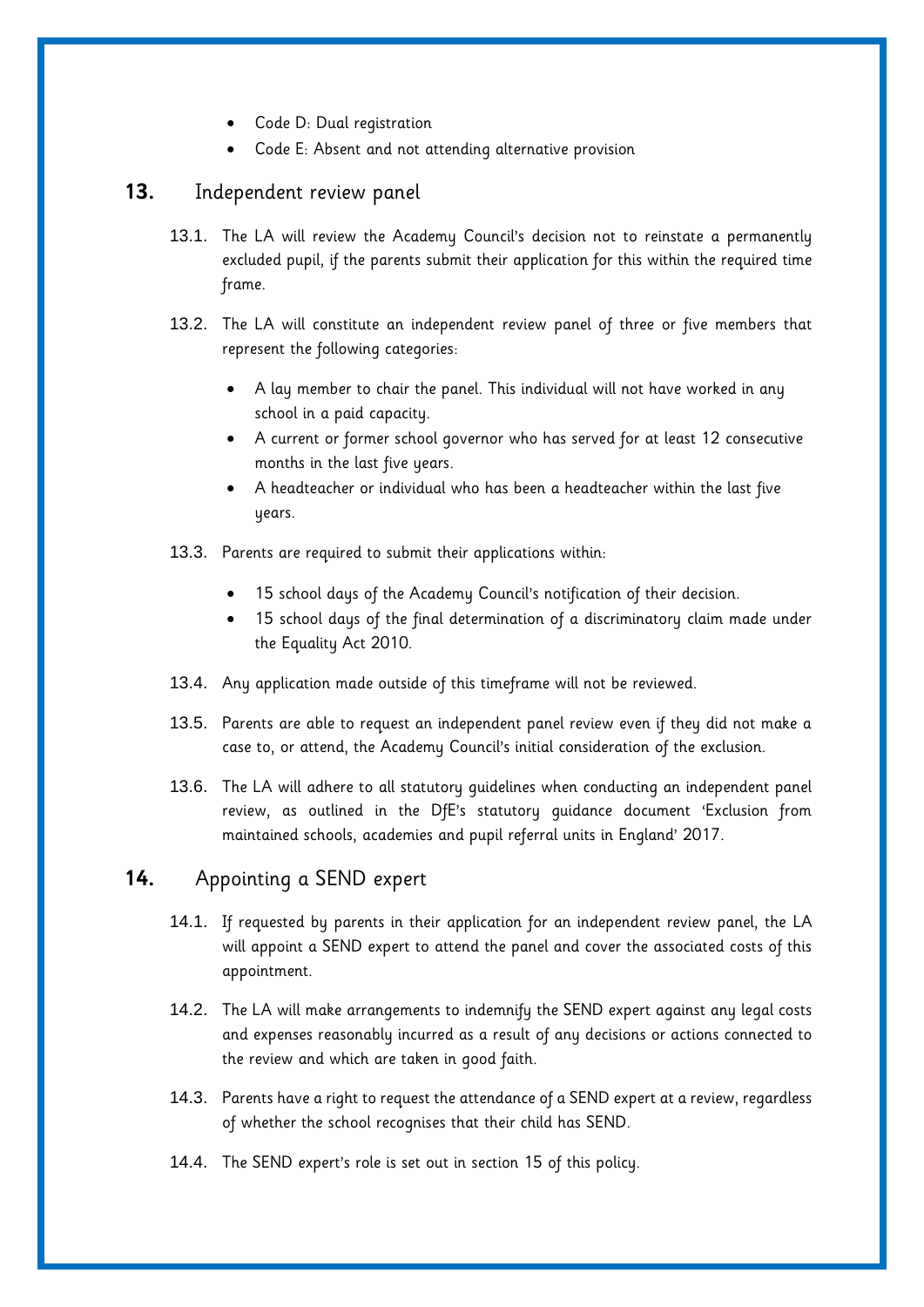- 14.5. Individuals will not serve as a SEND expert if they have, or at any time have had, any connection with the LA, school, parents or pupil, or the incident leading to the exclusion, which might reasonably be taken to raise doubts about their ability to act impartially; however, an individual is not taken to have such a connection solely because they are an employee of the LA.
- 14.6. The SEND expert will be a professional with first-hand experience of the assessment and support of SEND, as well as an understanding of the legal requirements on schools in relation to SEND. Examples of suitable individuals might include educational psychologists; specialist SEND teachers; SENCOs; and behaviour support teachers.
- 14.7. Recently retired individuals are not precluded from fulfilling this role; however, the LA will, during interview, assess the knowledge of such individuals in order to ensure that they have a good understanding of current practice and the legal requirements on schools in relation to SEND.
- 14.8. Whilst individuals are not automatically taken to be partial simply because they are an employee of, or contracted by, the LA, they will not have had any previous involvement in the assessment or support of SEND for the excluded pupil, or siblings of the excluded pupil. The LA will request that prospective SEND experts declare any conflict of interest at the earliest opportunity.
- 14.9. The final decision on the appointment of a SEND expert is for the LA to make, but it will take reasonable steps to ensure that parents have confidence in the impartiality and capability of the SEND expert. Where possible, this will include offering parents a choice of SEND expert. In order to meet its duties within the statutory time frame, the LA will consider maintaining a list of individuals capable of performing the role of SEND expert in advance of a request.
- 14.10. The LA will determine the amount of any payment in relation to the appointment of the SEND expert, such as financial loss, travel and subsistence allowances.

# <span id="page-15-0"></span>**15.** The role of a SEND expert

- 15.1. The SEND expert's role is analogous to an expert witness, providing (orally and/or written) impartial advice to the panel on how SEND might be relevant to the exclusion. The SEND expert will base their advice on the evidence provided to the panel. The SEND expert's role does not include making an assessment of the pupil's SEND.
- 15.2. The focus of the SEND expert's advice will be on whether the school's policies which relate to SEND, or the application of these policies in relation to the excluded pupil, were legal, reasonable and procedurally fair. If the SEND expert believes that this was not the case, they will, where possible, advise the panel on the possible contribution this could have made to the circumstances of the pupil's exclusion.
- 15.3. Where the school does not recognise that a pupil has SEND, the SEND expert will advise the panel on whether they believe the school acted in a legal, reasonable and procedurally fair way with respect to the identification of any SEND that the pupil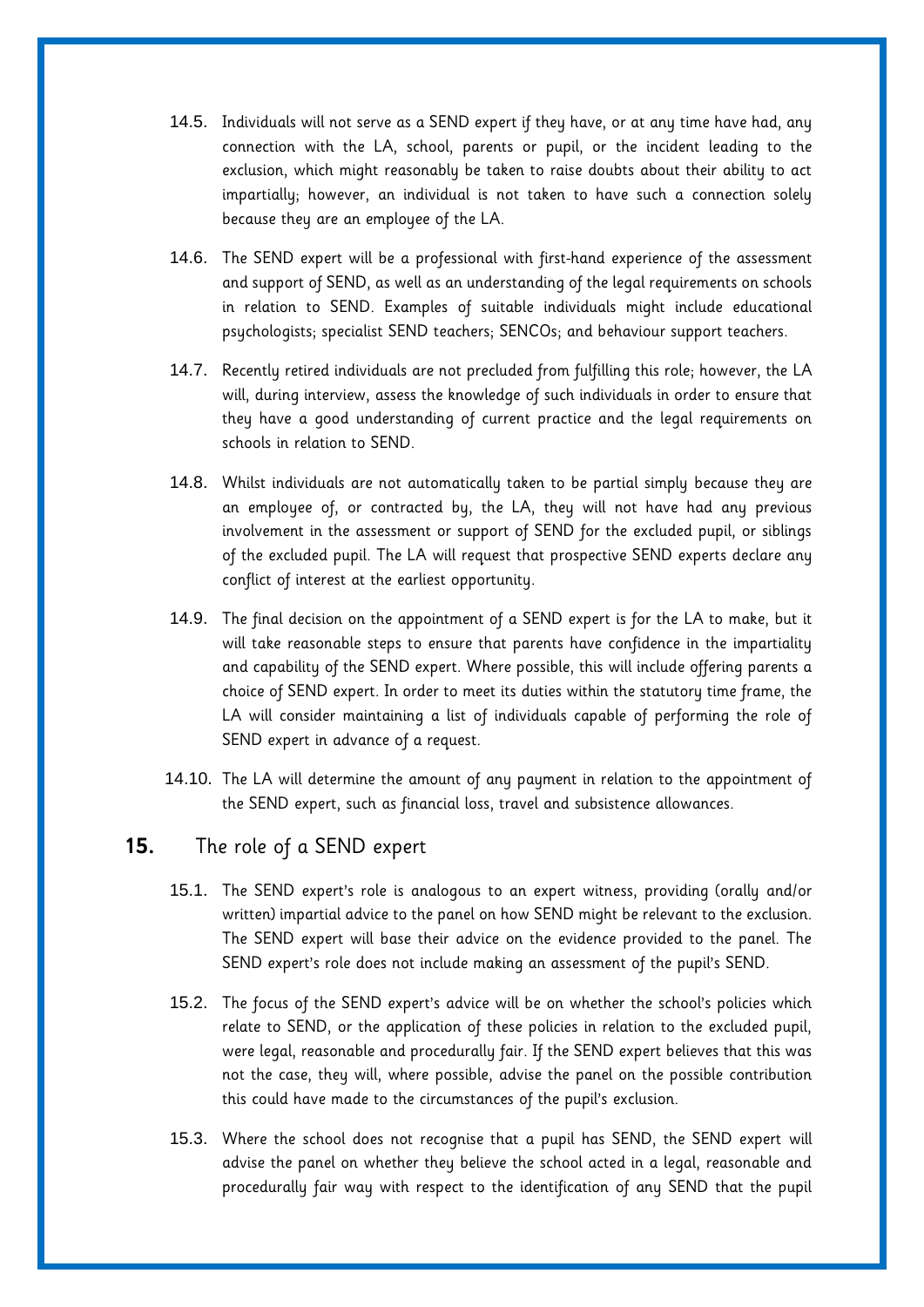may potentially have, and any contribution that this could have made to the circumstances of the pupil's exclusion.

15.4. The SEND expert will not criticise a school's policies or actions simply because they believe a different approach should have been followed or because another school might have taken a different approach.

# <span id="page-16-0"></span>**16.** Appointing a clerk

16.1. The LA will decide whether to appoint a clerk to the independent review panel, or to make alternative arrangements to administer the panel.

#### <span id="page-16-1"></span>The role of a clerk

16.2. The clerk's role is to provide advice to the panel and parties to the review on procedure, law and statutory guidance on exclusions.

16.3. The clerk will:

- Identify, in advance of the meeting, whether the excluded pupil wishes to attend the panel hearing, taking reasonable steps to enable the pupil to feedback their views, irrespective of their attendance.
- Identify, in advance of the meeting, whether any alleged victims of the incident(s) leading up to the exclusion wish to attend the panel hearing, taking reasonable steps to enable them to feedback their views, irrespective of their attendance.
- Ensure that the panel is able to hear from any witnesses to the incident(s) leading to the exclusion, taking into account the fact that some of these people may be pupils at the school (Pupils under 18-years-old will not be allowed to appear in person without parental consent).
- Inform the parents, headteacher, Academy Council, that they are entitled to: make oral and written representations to the panel; attend the hearing; and be represented.
- Ensure that all parties are:
	- Provided with copies of relevant papers at least five school days before the review, notifying the panel if any requested documents have not been provided in case the panel wishes to adjourn until a later date.
	- Informed about who is attending the meeting, and what their roles are.
- Attend the review and ensure that minutes are produced in accordance with instructions from the independent review panel.
- 16.4. Where a clerk is not appointed, the LA will undertake the functions outlined in paragraphs 16.1 and 16.2 of this policy.
- <span id="page-16-2"></span>**17.** The duties of independent review panel members in the conduct of a review panel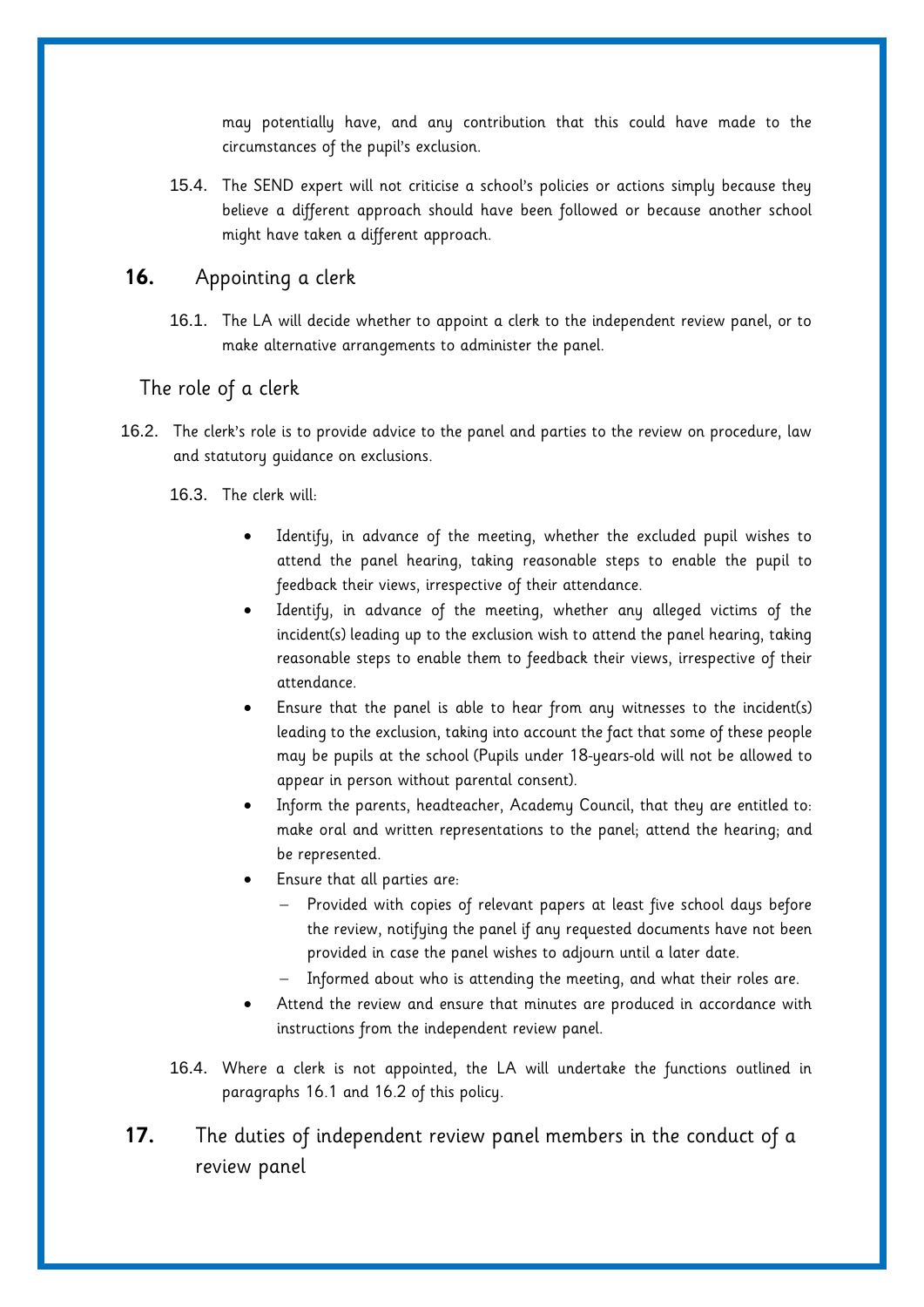- 17.1. The role of the panel is to review the Academy Council's decision not to reinstate a permanently excluded pupil. In reviewing the decision, the panel will consider the interests and circumstances of the excluded pupil, including the circumstances in which the pupil was excluded, and have regard to the interests of other pupils and people working at the school.
- 17.2. The panel will apply the civil standard of proof, rather than the criminal standard of 'beyond reasonable doubt'.
- 17.3. Following the review, the panel will do one of the following:
	- Uphold the decision.
	- Recommend that the Academy Council reconsiders reinstatement.
	- Quash the decision and direct that the Academy Council reconsiders reinstatement.
- 17.4. The panel's decision does not have to be unanimous and can be decided by a majority vote. It is binding on the pupil, parents, the Academy Council, headteacher and the LA.

#### <span id="page-17-0"></span>**18.** Reconsidering reinstatement following a review

- 18.1. Where the independent review panel instructs the Academy Council to reconsider their decision not to reinstate a pupil, they will do so within 10 school days of being given notice of the review panel's decision.
- 18.2. The school is aware that if, following an instruction to reconsider, the Academy Council does not offer to reinstate the pupil, then the school will be required to make a payment of £4,000 directly to the LA area in which the school is located.
- 18.3. Where the independent review panel recommends that the Academy Council should reconsider their decision not to reinstate a pupil, they will do so within 10 school days of being given notice of the review panel's decision.
- 18.4. The school is aware that if, following a recommendation to reconsider, the Academy Council does not offer to reinstate the pupil, it will not be subject to a financial adjustment.
- 18.5. If, following reconsideration, the Academy Council offers to reinstate the pupil but the parents decline, no adjustment will be made to the school's budget.
- 18.6. Following reconsideration, the Academy Council will notify the parents, the headteacher and the LA of their reconsidered decision and the reasons for this.

# <span id="page-17-1"></span>**19.** Criminal investigations

19.1. The headteacher will not postpone taking a decision to exclude a pupil due to a police investigation being underway, or any criminal proceedings that are in place.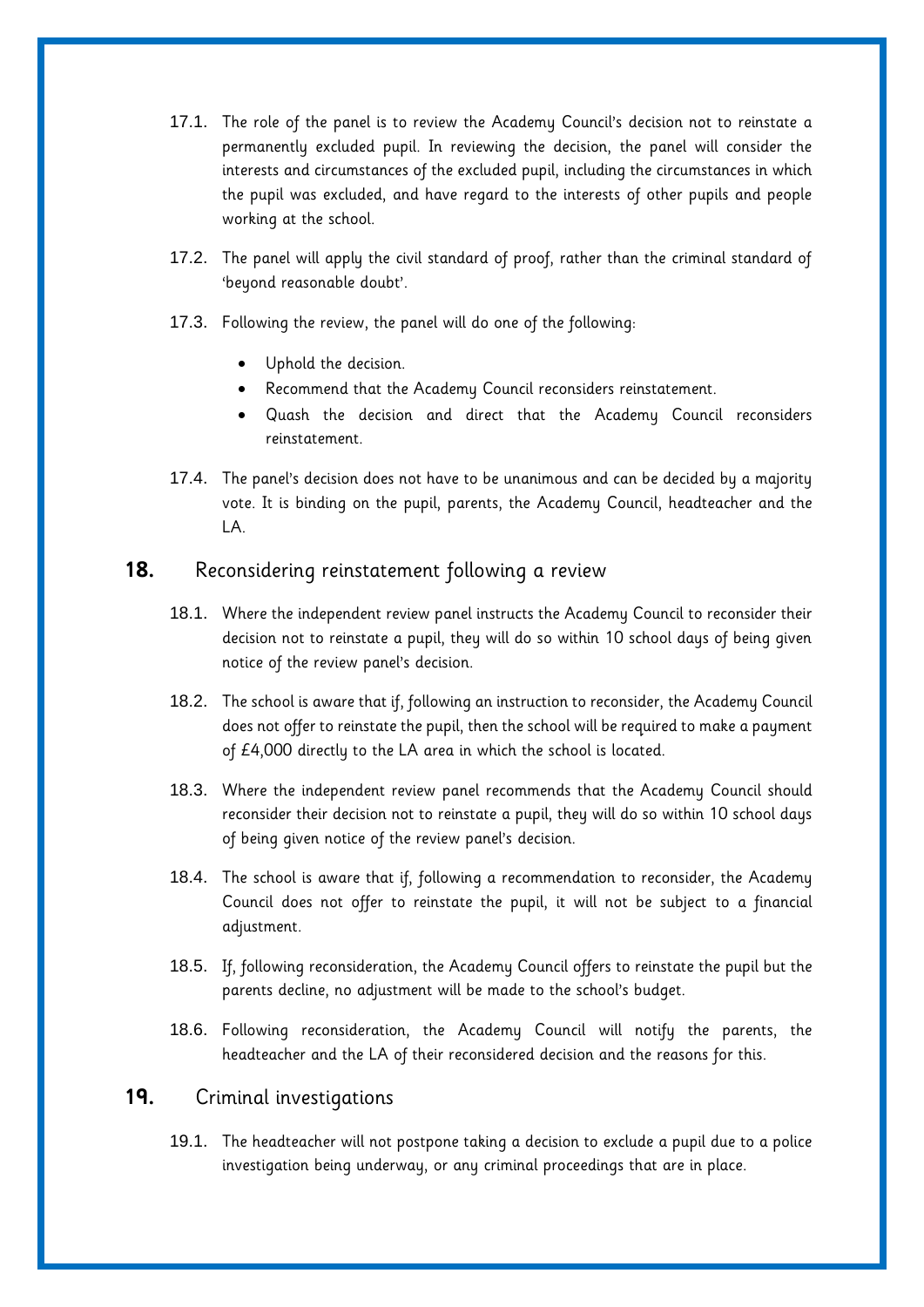- 19.2. The headteacher will give particular consideration when deciding to exclude a pupil where evidence is limited by a police investigation, to ensure that any decision made is fair and reasonable.
- 19.3. If the Academy Council is required to consider the headteacher's decision in these circumstances, they will not postpone the meeting and will make a decision based on the evidence available.

#### <span id="page-18-0"></span>**20.** Training requirements

- 20.1. The LA will ensure that all independent review panel members and clerks have received training within the two years prior to the date of the review.
- 20.2. Training will cover:
	- The requirements of the legislation, regulations and statutory guidance governing exclusions.
	- The need for the panel to observe procedural fairness and the rules of natural justice.
	- The role of the chair of a review panel.
	- The role of the clerk to a review panel.
	- The duties of headteachers, Academy Councils and the panel under the Equality Act 2010.
	- The effect of section 6 of the Human Rights Act 1998 and the need to act in a manner compatible with human rights protected by that Act.
- 20.3. Clerks will also have an up-to-date understanding on developments in case law which are relevant to exclusion.

#### <span id="page-18-1"></span>**21.** Monitoring and review

- 21.1. This policy will be reviewed annually by the headteacher in conjunction with the Academy Council.
- 21.2. All members of staff are required to familiarise themselves with this policy as part of their induction programme.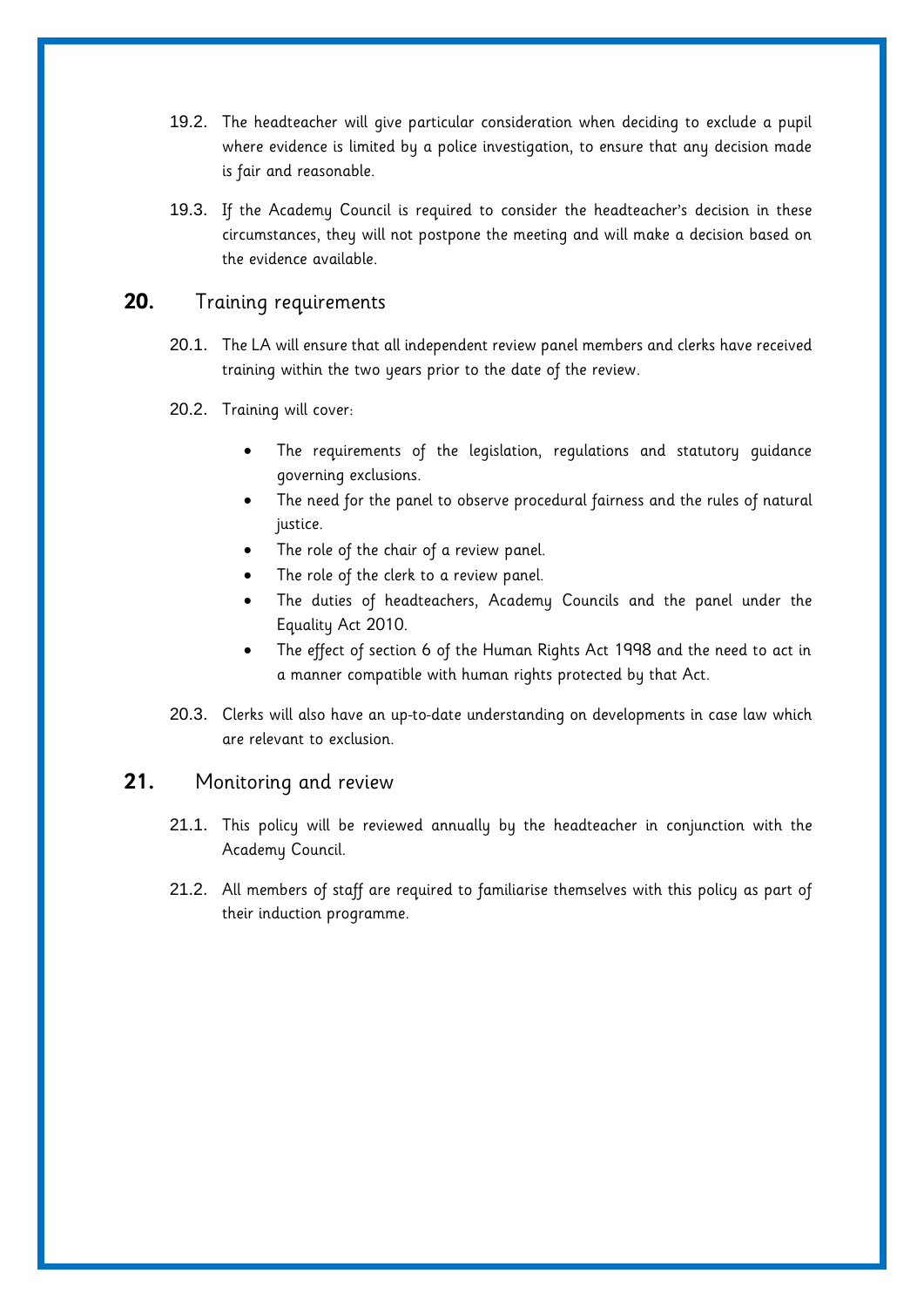<span id="page-19-1"></span><span id="page-19-0"></span>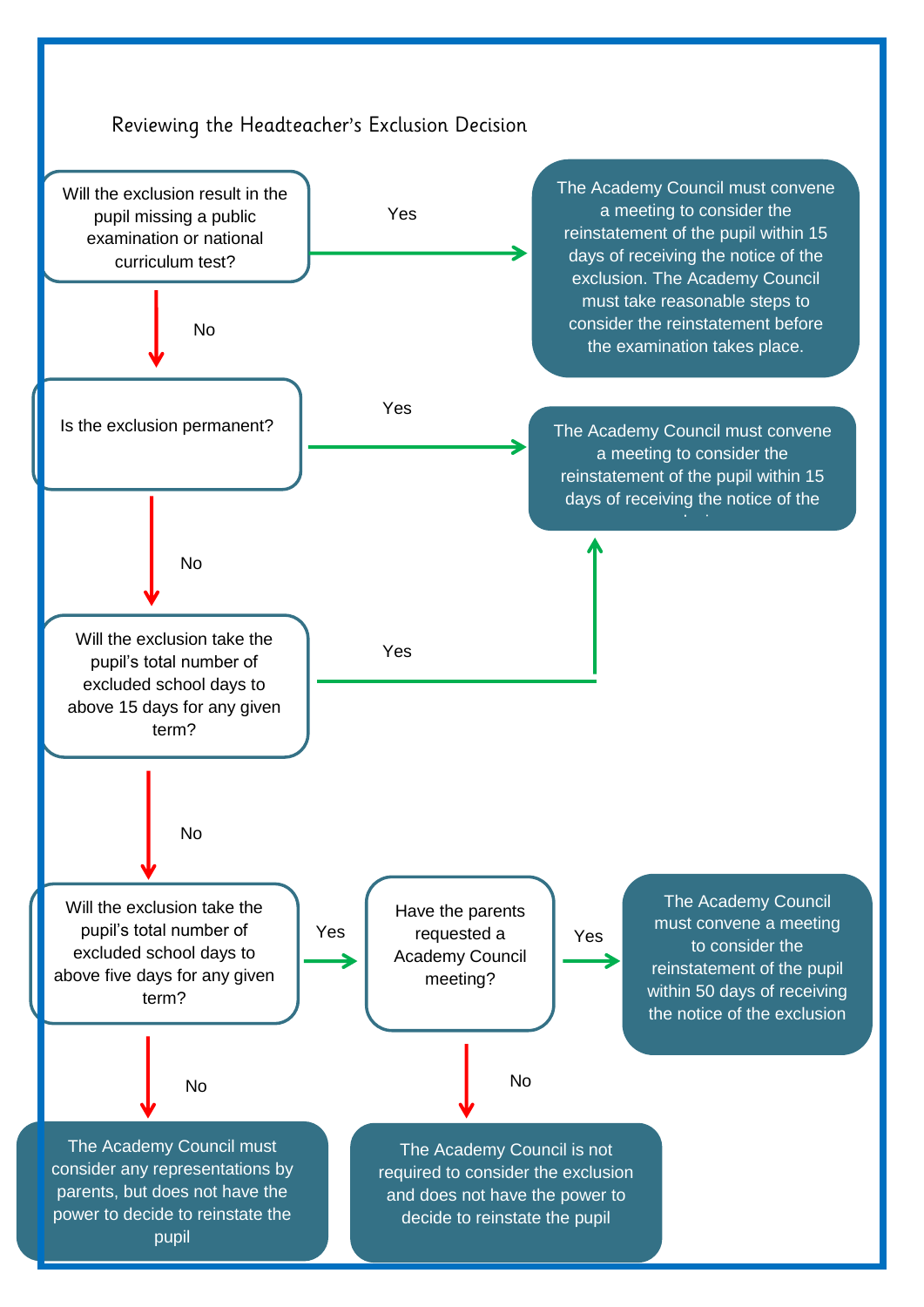Changes to the exclusion process during the coronavirus (COVID-19) pandemic

Some temporary changes have been made to the school exclusion process due to the coronavirus (COVID-19) pandemic. The arrangements and procedures that must follow a decision to exclude on disciplinary grounds, as set out in our wider Exclusion Policy above, remain unchanged unless noted within this appendix. This appendix sets out what these changes are and what this means for our exclusion procedures in practice.

# **1.** Legal framework

- 1.1. This appendix has due regard to the related legislation and statutory guidance including, but not limited to, the following:
	- The School Discipline (England) (Coronavirus) (Pupil Exclusions and Reviews) (Amendment) Regulations 2020
	- DfE (2020) 'Changes to the school exclusion process during the coronavirus (COVID-19) outbreak'

# **2.** Application of arrangements

- 2.1. The arrangements within this appendix are applicable to all exclusions between 1 June 2020 and 24 September 2020 (inclusive).
- 2.2. The arrangements also apply to:
	- Permanent and fixed-term exclusions occurring before 1 June which have not yet been considered by the Academy Council.
	- Permanent exclusions occurring before 1 June which have been considered by the Academy Council, if they have chosen to not reinstate the pupil and the time limit to apply for a review of this decision has not passed.
	- Permanent exclusions occurring before 1 June where a parent (or pupil aged 18) has requested a review of the Academy Council's decision, but this has not yet happened.
- 2.3. Any exclusions covered by the arrangements in this appendix will continue to be subject to them after 24 September 2020, until the procedures for scrutiny of the exclusion have been exhausted.
- 2.4. For the purpose of this appendix, an exclusion will be taken as having 'occurred' on the first day of the exclusion, not the date when the decision to exclude was made or communicated.
- **3.** Deciding whether a meeting should be held remotely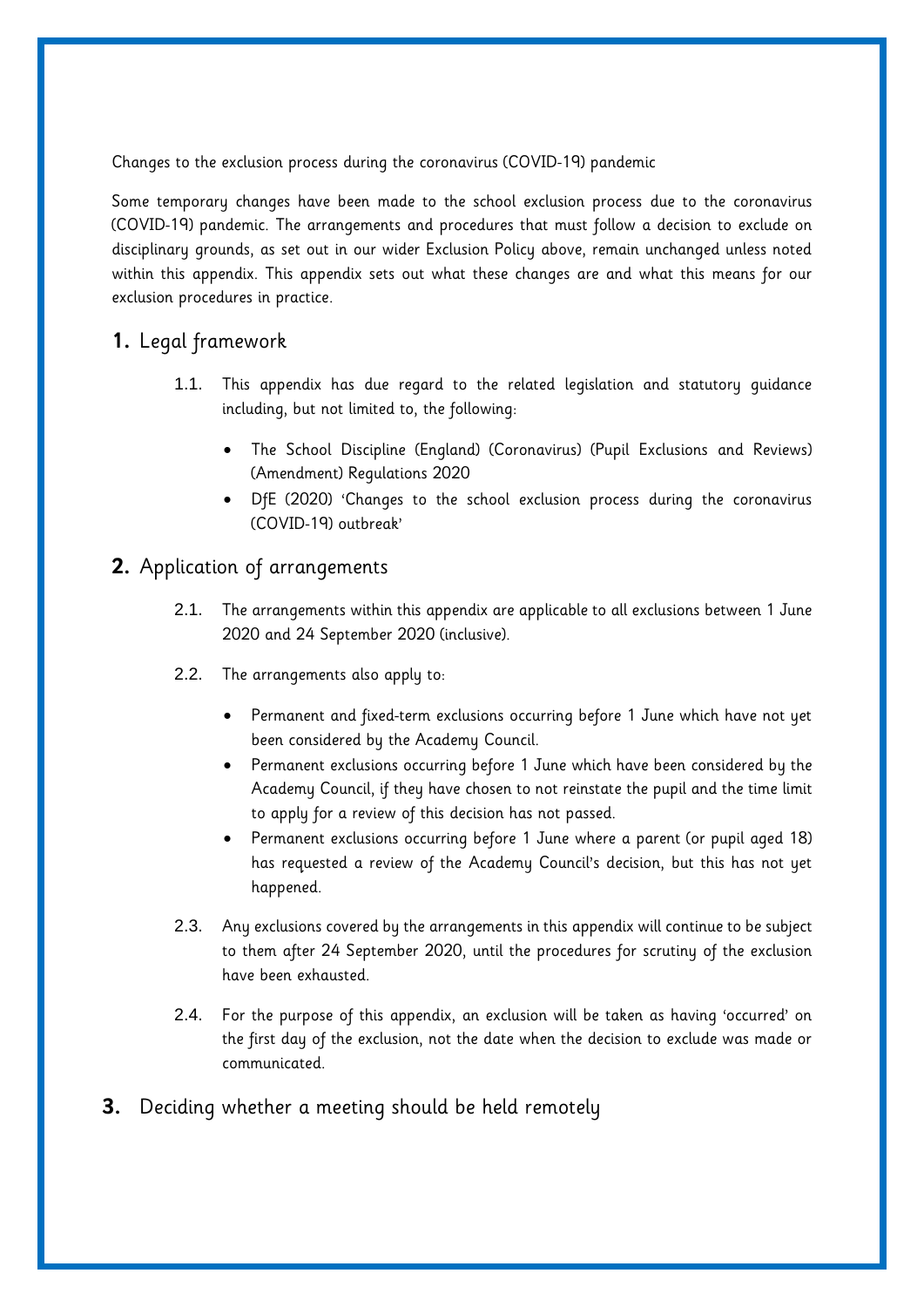- 3.1. When the Academy Council or an independent review panel (IRP) must meet to consider an exclusion, they will do so via telephone or video call (remote access), so long as the following conditions are met:
	- It is not reasonably practicable for the meeting to take place in person, within the usual timescales, due to coronavirus.
	- The Academy Council (or arranging authority if the meeting is an IRP) is satisfied that:
		- All the participants agree to the use of remote access.
		- All the participants have access to the technology that will allow them to hear and speak throughout the meeting, and to see and be seen if a video call is used.
		- All the participants will be able to put across their point of view or fulfil their function.
		- The meeting can be held fairly and transparently via remote access.
- 3.2. The Academy Council (or arranging authority if the meeting is an IRP) will be responsible for ensuring these conditions are met before a meeting takes place.
- 3.3. When determining whether it would be reasonably practicable to meet in person, the Academy Council or arranging authority will assess:
	- The facts of the case.
	- The circumstances in which a meeting could be expected to take place.
	- The needs of the intended participants.
	- The latest public health guidance.

#### **4.** Arranging a remote access meeting

- 4.1. The Academy Council or arranging authority will explain the technology they propose to use to participants and will ensure that the participants (particularly pupils and their parents) know that they do not have to agree to a meeting being held via remote access.
- 4.2. Pupils and parents involved in meetings will be made aware that if they do not consent to a remote access meeting, the meeting is likely to be delayed.
- 4.3. Where a parent or pupil has consented to a remote access meeting, all other participants will make reasonable efforts to accommodate that preference unless there is a clear reason not to.
- 4.4. The normal requirements for who must be invited to a meeting (as set out in the wider policy) remain in place; however, those who have no intention of taking part in the meeting will not be treated as 'participants' for the purpose of the arrangements in this appendix.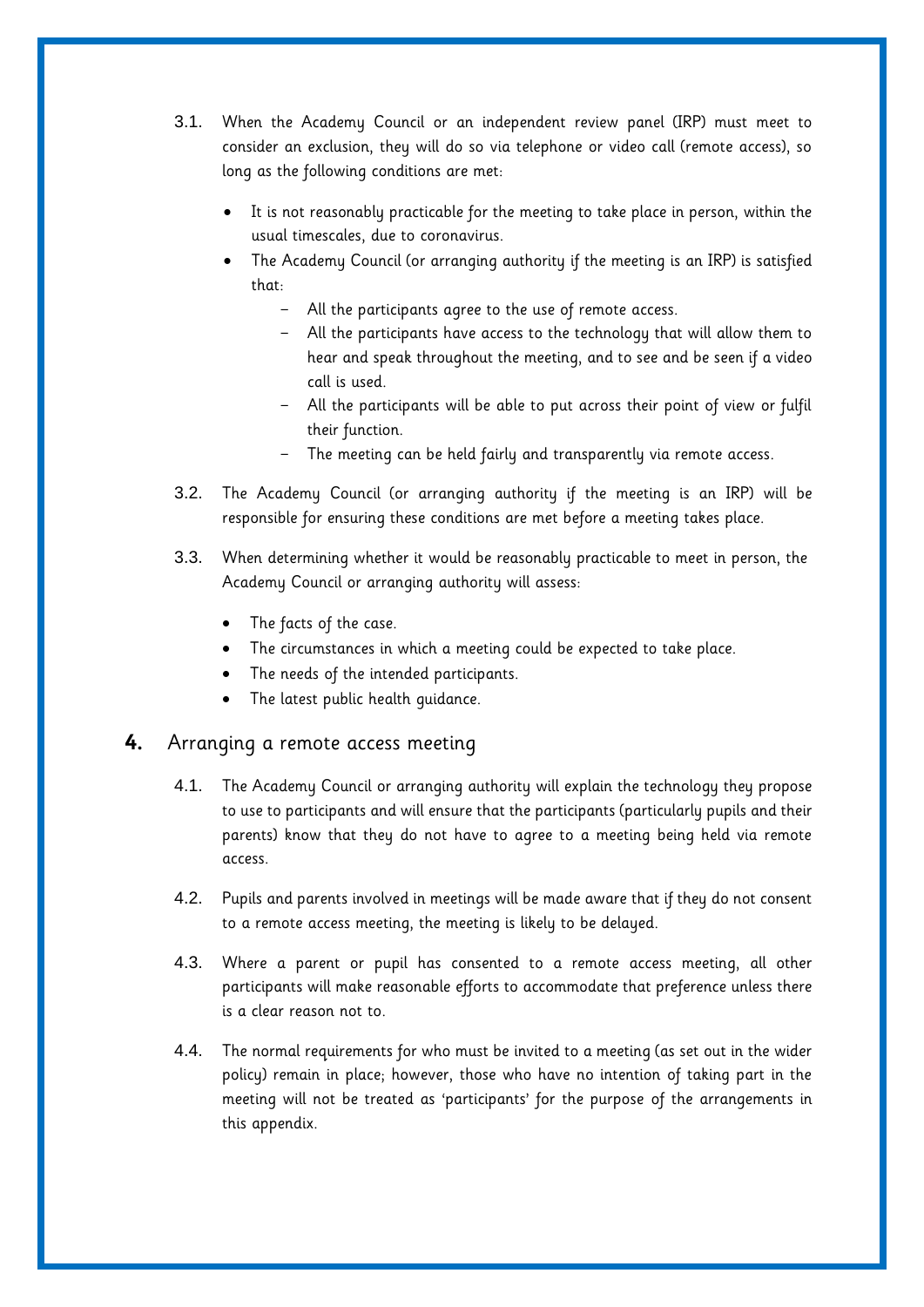- 4.5. Academy Councils, arranging authorities and panel members will comply with equalities legislation and recognise that some participants may find it difficult to participate in a remote access meeting, e.g. if they have SEND or EAL.
- 4.6. The chair of the meeting will check the participants understand the proceedings and can engage with them, to ensure the meeting is conducted fairly.
- 4.7. Once the meeting starts, if it cannot proceed fairly (e.g. if a participant cannot access it), the meeting will be adjourned.
- 4.8. The use of remote access will not alter any other procedural requirements that apply during the meeting.
- 4.9. Though written representations will be considered, solely paper-based meetings will not be permitted.
- 4.10. As long as the conditions for a remote access meeting are met, it will be possible for some participants to attend a meeting in person and for others to join via remote access.

#### **5.** Timescales

#### Academy Council meetings

- 5.1. If it has not been reasonably practicable for the Academy Council to meet in person within the original time limit due to coronavirus, or to meet remotely because remote access conditions cannot be met, the time limit for the meeting will be extended, in line with [section 6.](#page-23-0)
- 5.2. The time limit will not be extended if it has already passed before 1 June 2020.
- 5.3. The Academy Council will arrange for overdue meetings to take place via remote access, if the conditions can be met, or in person as soon as it is safe and practicable to do so.
- 5.4. If a time limit for a meeting is extended, the Academy Council will reassess at regular intervals whether it is reasonably practicable to meet in person and will arrange to do so without delay if it is.

#### Applications for independent reviews of exclusions

- 5.5. Where the Academy Council declines to reinstate a pupil who has been permanently excluded, their parents (or the pupil if they are 18 or over) can apply for a review of this decision.
- 5.6. For exclusions covered under these arrangements (as set out in 2.1 and 2.2 of this appendix), the deadline for applications will be increased to 25 school days from the date on which notice in writing of the Academy Council's decision was given to parents (or the pupil if they are aged 18 or over).